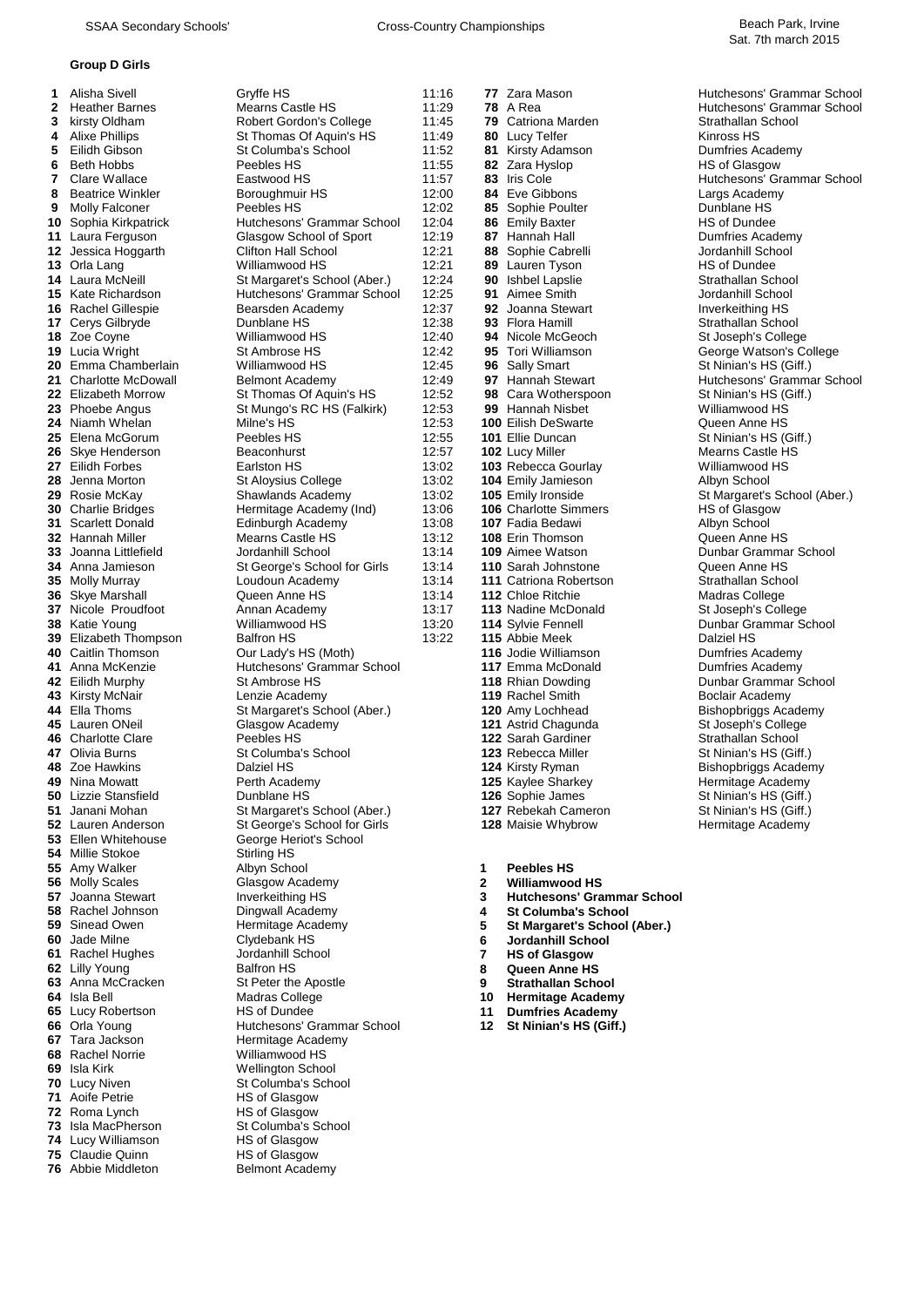## **Group D Boys**

| 1  | David McNair           | Castlehead HS                                    |
|----|------------------------|--------------------------------------------------|
| 2  | Hugh Morrow            | St Thomas Of Aquin's HS                          |
| 3  | lain McWhinnie         | <b>Balwearie HS</b>                              |
| 4  | Cameron Taylor-Cameron | Denny HS                                         |
| 5  | Niall MacLean          | St Columba's School                              |
| 6  | Dylan Elliot           | Lenzie Academy                                   |
| 7  | <b>Jack Trainer</b>    | Bearsden Academy                                 |
| 8  | <b>Thomas Bowden</b>   | Castle Douglas HS                                |
| 9  | Calum Little           | Greenfaulds HS                                   |
| 10 |                        | Greenfaulds HS                                   |
| 11 | Alasdair McMonagle     | <b>Balwearie HS</b>                              |
|    | Gavin McWhinnie        |                                                  |
| 12 | Gary McPake            | Glasgow School of Sport                          |
| 13 | <b>Ethan Elder</b>     | Peebles HS                                       |
| 14 | Kane Elliott           | St Mungo's RC HS (Falkirk)                       |
| 15 | <b>Rutter Finn</b>     | Fortrose Academy                                 |
| 16 | Ruairidh MacGregor     | Cathkin HS                                       |
| 17 | Comhnall Ferguson      | Stirling HS                                      |
| 18 | Danny McPake           | Dingwall Academy                                 |
| 19 | Ryan Donald            | <b>Baldragon Academy</b>                         |
| 20 | James Graham           | George Watson's College                          |
| 21 | Andrew Duncan          | St Ninian's HS (Giff.)                           |
|    | 22 Alex Orderley       | Ardrossan Academy                                |
| 23 | Josh Law               | <b>Clydeview Academy</b>                         |
| 24 | <b>Robert Whittick</b> | Hermitage Academy                                |
| 25 | Euan Johnstone         | Inverkeithing HS                                 |
| 26 | Logan Cotter           | Marr College                                     |
| 27 | Andrew Robertson       | Strathaven Academy                               |
| 28 | <b>Harry McGill</b>    | Largs Academy                                    |
| 29 | Jamie Kinghorn         | <b>Berwickshire HS</b>                           |
| 30 | <b>Harry Fuller</b>    | <b>Berwickshire HS</b>                           |
| 31 | Callum Wilson          | Dingwall Academy                                 |
| 32 | Craig Angus            | Peebles HS                                       |
| 33 | Luke Aitken            | Bearsden Academy                                 |
| 34 | Joshua McGrath         | Hutchesons' Grammar School                       |
| 35 | <b>Blair Scott</b>     | <b>Baldragon Academy</b>                         |
| 36 | Leo Weldon             | St Modan's HS                                    |
| 37 | <b>Connor Gilmour</b>  | Bishopbriggs Academy                             |
| 38 | Thomas Ross            | Stewart's Melville College                       |
| 39 | Owen Keddie            | Kirkcaldy HS                                     |
| 40 | Sean Doherty           | Albyn School                                     |
| 41 | Gordon Sivarajan       | <b>HS of Glasgow</b>                             |
| 42 | <b>Richard Kneen</b>   | George Watson's College                          |
|    | 43 Eoghan O'Donnell    | St Ninian's HS (Giff.)                           |
|    | 44 Shea Scally         | St Ninian's HS (Giff.)                           |
|    | 45 Euan Cruikshank     | St Joseph's College                              |
|    | 46 Josh Reid           | Dingwall Academy                                 |
| 47 | Joe Donnelly           | North Berwick HS                                 |
| 48 | Finn McRobb            | HS of Glasgow                                    |
| 49 | McKenzie Lawler        | Dunbar Grammar School                            |
| 50 | Alex Bergin            | Strathallan School                               |
| 51 | Lyon Ross              | Fortrose Academy                                 |
| 52 | Sorley Johston         | <b>Bishopbriggs Academy</b>                      |
| 53 | <b>Alan Mollins</b>    |                                                  |
| 54 | Sean - Fischer Keogh   | Dunoon Grammar School<br>St Columba's HS (Gour.) |
| 55 | Jack Calvert           | Braes HS                                         |
| 56 | Gavin MacKay           | Castlehead HS                                    |
| 57 | Cameron Bullen         | Dunbar Grammar School                            |
| 58 | Alex Ellen             |                                                  |
|    |                        | Dingwall Academy                                 |
| 59 | Callum Coli            | Dingwall Academy                                 |
| 60 | Alex Marshall          | Hutchesons' Grammar School                       |
| 61 | Alan McCulloch         | Dalziel HS                                       |
| 62 | Aidan Hendry           | St Columba's School                              |
| 63 | Ross Bayliss           | Clydebank HS                                     |
| 64 | <b>Stewart Aird</b>    | Clydebank HS                                     |
| 65 | Ethan Macleod          | Dingwall Academy                                 |
| 66 | Adam Kennedy           | HS of Glasgow                                    |
| 67 | Patrick Harrison       | Peebles HS                                       |
| 68 | Jamie Cracknell        | Annan Academy                                    |
| 69 | <b>Thomas Leitch</b>   | Dunbar Grammar School                            |
| 70 | <b>Euan Chalmers</b>   | Eastwood HS                                      |
| 71 | Jamie McCulloch        | Prestwick Academy                                |
| 72 | Danny Bryden           | Annan Academy                                    |
| 73 | louis Crickmar         | <b>Balwearie HS</b>                              |
| 74 | Ryan Thomson           | Hermitage Academy                                |
| 75 | Alex Beeson            | Albyn School                                     |
| 76 | <b>Gregor Farrer</b>   | Boroughmuir HS                                   |

| 2  | Daviu IVIUNAII<br><b>Hugh Morrow</b>       | Udslitiitau I IJ<br>St Thomas Of Aquin's HS   | 14.40<br>12:43 |        | <i>II</i> Allall Nellileuy<br>78 Euan Forbes              | OI CUINQUIUS I IO<br>HS of Glasgow       |
|----|--------------------------------------------|-----------------------------------------------|----------------|--------|-----------------------------------------------------------|------------------------------------------|
| 3  | lain McWhinnie                             | <b>Balwearie HS</b>                           | 12:45          |        | 79 Oscar Lecore                                           | Albyn School                             |
| 4  | Cameron Taylor-Cameron                     | Denny HS                                      | 12:47          |        | 80 Callum Elliot                                          | HS of Dundee                             |
| 5  | Niall MacLean                              | St Columba's School                           | 12:51          |        | 81 Shay Finnamore-Coorkin                                 | Strathallan School                       |
| 6  | Dylan Elliot                               | Lenzie Academy                                | 12:53          |        | 82 Struan Griffths                                        | Strathallan School                       |
| 7  | Jack Trainer                               | Bearsden Academy                              | 12:57          |        | 83 Johnny Dunham                                          | Annan Academy                            |
| 8  | Thomas Bowden                              | Castle Douglas HS                             | 12:58          |        | 84 Josh Ferguson                                          | George Watson's College                  |
| 9  | Calum Little                               | Greenfaulds HS                                | 13:02          |        | 85 Luke Nelson                                            | St Ninian's HS (Giff.)                   |
|    | <b>10</b> Alasdair McMonagle               | Greenfaulds HS                                | 13:05          |        | 86 Alexander Paton                                        | Hutchesons' Grammar School               |
|    | 11 Gavin McWhinnie                         | <b>Balwearie HS</b>                           | 13:09          |        | 87 Jan Keeley                                             | Castle Douglas HS                        |
|    | 12 Gary McPake                             | Glasgow School of Sport                       | 13:13          |        | 88 Evan Theobald                                          | Cathkin HS                               |
|    | 13 Ethan Elder                             | Peebles HS                                    | 13:15          |        | 89 Cameron Thomson                                        | Hutchesons' Grammar School               |
|    | 14 Kane Elliott                            | St Mungo's RC HS (Falkirk)                    | 13:17          |        | 90 Reece Wilson                                           | Strathallan School                       |
|    | 15 Rutter Finn                             | Fortrose Academy                              | 13:18          |        | 91 Graeme MacDonald                                       | <b>HS of Glasgow</b>                     |
|    | <b>16</b> Ruairidh MacGregor               | Cathkin HS                                    | 13:20          |        | 92 Muhareem Dilek                                         | Larbert HS                               |
|    | 17 Comhnall Ferguson                       | Stirling HS                                   | 13:22          |        | 93 Ben Gibson                                             | <b>Bishopbriggs Academy</b>              |
|    | 18 Danny McPake                            | Dingwall Academy                              | 13:24          |        | 94 Sandy Bonnyman                                         | HS of Dundee                             |
|    | 19 Ryan Donald                             | Baldragon Academy                             | 13:26          |        | 95 Murray Addison                                         | Albyn School                             |
|    | 20 James Graham                            | George Watson's College                       | 13:31          |        | 96 Struan Walker                                          | Hutchesons' Grammar School               |
|    | 21 Andrew Duncan                           | St Ninian's HS (Giff.)                        | 13:33          |        | 97 Gregor Ryan                                            | HS of Dundee                             |
|    | 22 Alex Orderley<br>23 Josh Law            | Ardrossan Academy<br>Clydeview Academy        | 13:34<br>13:36 |        | 98 William Wright<br>99 Jay Kidd                          | Hermitage Academy                        |
|    | <b>24</b> Robert Whittick                  | Hermitage Academy                             | 13:38          |        | <b>100 Brodie McFie</b>                                   | Baldragon Academy<br>St Columba's School |
|    | 25 Euan Johnstone                          | Inverkeithing HS                              | 13:40          |        | 101 Cameron Moore                                         | Mearns Castle HS                         |
|    | 26 Logan Cotter                            | Marr College                                  | 13:42          |        | 102 Drew McCann                                           | Hermitage Academy                        |
|    | 27 Andrew Robertson                        | Strathaven Academy                            | 13:43          |        | 103 Finn Burden                                           | Lomond School                            |
|    | 28 Harry McGill                            | Largs Academy                                 | 13:44          |        | 104 Adam Blair                                            | Dalziel HS                               |
|    | 29 Jamie Kinghorn                          | <b>Berwickshire HS</b>                        | 13:45          |        | 105 Liam Angely                                           | Cathkin HS                               |
|    | 30 Harry Fuller                            | <b>Berwickshire HS</b>                        | 13:48          |        | 106 Finlay Hood                                           | Dunbar Grammar School                    |
|    | <b>31 Callum Wilson</b>                    | Dingwall Academy                              | 13:52          |        | 107 Peter Keenen                                          | <b>Bishopbriggs Academy</b>              |
|    | 32 Craig Angus                             | Peebles HS                                    | 13:54          |        | <b>108 Joshua Allen</b>                                   | Bishopbriggs Academy                     |
|    | 33 Luke Aitken                             | Bearsden Academy                              | 13:54          |        | 109 Eden Greig                                            | Albyn School                             |
|    | <b>34</b> Joshua McGrath                   | Hutchesons' Grammar School                    | 14:00          |        | 110 C Geddes                                              | Hutchesons' Grammar School               |
|    | 35 Blair Scott                             | Baldragon Academy                             | 14:00          |        | 111 Callum Morrison                                       | <b>Bishopbriggs Academy</b>              |
|    | 36 Leo Weldon                              | St Modan's HS                                 | 14:05          |        | 112 Ciaran Vass                                           | George Heriot's School                   |
|    | 37 Connor Gilmour                          | Bishopbriggs Academy                          | 14:05          |        | 113 Aaron Carmichael                                      | Annan Academy                            |
|    | 38 Thomas Ross                             | Stewart's Melville College                    | 14:08          |        | 114 Daryl Tait                                            | Dunbar Grammar School                    |
|    | 39 Owen Keddie                             | Kirkcaldy HS                                  | 14:10          |        | 115 Gregor Angus                                          | Madras College                           |
|    | 40 Sean Doherty                            | Albyn School                                  | 14:12          |        | 116 Muna Nweke                                            | Strathallan School                       |
|    | 41 Gordon Sivarajan<br>42 Richard Kneen    | HS of Glasgow<br>George Watson's College      |                |        | 117 Calum Blanche                                         | Strathallan School                       |
|    |                                            |                                               |                |        | 118 Rory Campbell                                         | St Columba's School                      |
|    |                                            |                                               |                |        |                                                           |                                          |
|    | 43 Eoghan O'Donnell                        | St Ninian's HS (Giff.)                        |                |        | 119 Daniel Holland                                        | George Heriot's School                   |
|    | 44 Shea Scally                             | St Ninian's HS (Giff.)                        |                |        | 120 Jamie Macintosh                                       | Dalziel HS                               |
|    | 45 Euan Cruikshank                         | St Joseph's College                           |                |        |                                                           |                                          |
|    | 46 Josh Reid                               | Dingwall Academy                              |                |        |                                                           |                                          |
|    | 47 Joe Donnelly                            | North Berwick HS                              |                | 1      | <b>Dingwall Academy</b>                                   |                                          |
|    | 48 Finn McRobb<br>49 McKenzie Lawler       | <b>HS of Glasgow</b><br>Dunbar Grammar School |                | 2<br>3 | St Ninian's HS (Giff.)                                    |                                          |
|    |                                            | Strathallan School                            |                | 4      | <b>HS of Glasgow</b><br><b>Hutchesons' Grammar School</b> |                                          |
|    | 50 Alex Bergin<br>51 Lyon Ross             | Fortrose Academy                              |                | 5      | <b>Dunbar Grammar School</b>                              |                                          |
|    | 52 Sorley Johston                          | <b>Bishopbriggs Academy</b>                   |                | 6      | <b>St Columba's School</b>                                |                                          |
|    | 53 Alan Mollins                            | Dunoon Grammar School                         |                | 7      | <b>Albyn School</b>                                       |                                          |
|    | 54 Sean - Fischer Keogh                    | St Columba's HS (Gour.)                       |                | 8      | <b>Bishopbriggs Academy</b>                               |                                          |
|    | 55 Jack Calvert                            | <b>Braes HS</b>                               |                | 9      | <b>Hermitage Academy</b>                                  |                                          |
|    | 56 Gavin MacKay                            | Castlehead HS                                 |                | 10     | <b>Strathallan School</b>                                 |                                          |
|    | 57 Cameron Bullen                          | Dunbar Grammar School                         |                | 11     | <b>Annan Academy</b>                                      |                                          |
|    | 58 Alex Ellen                              | Dingwall Academy                              |                |        |                                                           |                                          |
|    | 59 Callum Coli                             | Dingwall Academy                              |                |        |                                                           |                                          |
|    | <b>60</b> Alex Marshall                    | Hutchesons' Grammar School                    |                |        |                                                           |                                          |
|    | 61 Alan McCulloch                          | <b>Dalziel HS</b>                             |                |        |                                                           |                                          |
|    | 62 Aidan Hendry                            | St Columba's School                           |                |        |                                                           |                                          |
|    | 63 Ross Bayliss                            | Clydebank HS                                  |                |        |                                                           |                                          |
|    | <b>64</b> Stewart Aird<br>65 Ethan Macleod | Clydebank HS                                  |                |        |                                                           |                                          |
|    | 66 Adam Kennedy                            | Dingwall Academy<br>HS of Glasgow             |                |        |                                                           |                                          |
|    | <b>67</b> Patrick Harrison                 | Peebles HS                                    |                |        |                                                           |                                          |
| 68 | Jamie Cracknell                            | Annan Academy                                 |                |        |                                                           |                                          |
|    | <b>69</b> Thomas Leitch                    | Dunbar Grammar School                         |                |        |                                                           |                                          |
|    | <b>70</b> Euan Chalmers                    | Eastwood HS                                   |                |        |                                                           |                                          |
| 71 | Jamie McCulloch                            | Prestwick Academy                             |                |        |                                                           |                                          |
|    | 72 Danny Bryden                            | Annan Academy                                 |                |        |                                                           |                                          |
|    | <b>73</b> Iouis Crickmar                   | <b>Balwearie HS</b>                           |                |        |                                                           |                                          |
|    | 74 Ryan Thomson<br>75 Alex Beeson          | Hermitage Academy<br>Albyn School             |                |        |                                                           |                                          |

| Castlehead HS                               | 12:28          |                | 77 Arran Kennedy                      | Greenfaulds HS                               |
|---------------------------------------------|----------------|----------------|---------------------------------------|----------------------------------------------|
| St Thomas Of Aquin's HS                     | 12:43          |                | 78 Euan Forbes                        | <b>HS of Glasgow</b>                         |
| Balwearie HS                                | 12:45          |                | 79 Oscar Lecore                       | Albyn School                                 |
| Denny HS                                    | 12:47          |                | 80 Callum Elliot                      | <b>HS of Dundee</b>                          |
| St Columba's School                         | 12:51          |                | 81 Shay Finnamore-Coorkin             | Strathallan School                           |
| Lenzie Academy                              | 12:53          |                | 82 Struan Griffths                    | Strathallan School                           |
| Bearsden Academy                            | 12:57          |                | 83 Johnny Dunham                      | Annan Academy                                |
| Castle Douglas HS                           | 12:58          |                | 84 Josh Ferguson                      | George Watson's Colle                        |
| Greenfaulds HS                              | 13:02          |                | 85 Luke Nelson                        | St Ninian's HS (Giff.)                       |
| Greenfaulds HS                              | 13:05          |                | 86 Alexander Paton                    | Hutchesons' Grammar \                        |
| Balwearie HS                                | 13:09          |                | 87 Jan Keeley                         | Castle Douglas HS                            |
| Glasgow School of Sport                     | 13:13          |                | 88 Evan Theobald                      | Cathkin HS                                   |
| Peebles HS                                  | 13:15          |                | 89 Cameron Thomson                    | Hutchesons' Grammar \                        |
| St Mungo's RC HS (Falkirk)                  | 13:17          |                | <b>90</b> Reece Wilson                | Strathallan School                           |
| Fortrose Academy                            | 13:18          |                | 91 Graeme MacDonald                   | HS of Glasgow                                |
| Cathkin HS                                  | 13:20          |                | 92 Muhareem Dilek                     | <b>Larbert HS</b>                            |
| Stirling HS                                 | 13:22          |                | 93 Ben Gibson                         | Bishopbriggs Academy                         |
| Dingwall Academy                            | 13:24          |                | 94 Sandy Bonnyman                     | HS of Dundee                                 |
| Baldragon Academy                           | 13:26          |                | 95 Murray Addison<br>96 Struan Walker | Albyn School                                 |
| George Watson's College                     | 13:31<br>13:33 |                |                                       | Hutchesons' Grammar \<br><b>HS of Dundee</b> |
| St Ninian's HS (Giff.)<br>Ardrossan Academy | 13:34          |                | 97 Gregor Ryan<br>98 William Wright   |                                              |
| Clydeview Academy                           | 13:36          |                | 99 Jay Kidd                           | Hermitage Academy<br>Baldragon Academy       |
| Hermitage Academy                           | 13:38          |                | 100 Brodie McFie                      | St Columba's School                          |
| Inverkeithing HS                            | 13:40          |                | 101 Cameron Moore                     | <b>Mearns Castle HS</b>                      |
| Marr College                                | 13:42          |                | 102 Drew McCann                       | Hermitage Academy                            |
| Strathaven Academy                          | 13:43          |                | 103 Finn Burden                       | Lomond School                                |
| Largs Academy                               | 13:44          |                | 104 Adam Blair                        | Dalziel HS                                   |
| Berwickshire HS                             | 13:45          |                | 105 Liam Angely                       | <b>Cathkin HS</b>                            |
| Berwickshire HS                             | 13:48          |                | 106 Finlay Hood                       | Dunbar Grammar Scho                          |
| Dingwall Academy                            | 13:52          |                | 107 Peter Keenen                      | Bishopbriggs Academy                         |
| Peebles HS                                  | 13:54          |                | 108 Joshua Allen                      | <b>Bishopbriggs Academy</b>                  |
| Bearsden Academy                            | 13:54          |                | 109 Eden Greig                        | Albyn School                                 |
| Hutchesons' Grammar School                  | 14:00          |                | 110 C Geddes                          | Hutchesons' Grammar \                        |
| Baldragon Academy                           | 14:00          |                | 111 Callum Morrison                   | Bishopbriggs Academy                         |
| St Modan's HS                               | 14:05          |                | 112 Ciaran Vass                       | George Heriot's School                       |
| Bishopbriggs Academy                        | 14:05          |                | 113 Aaron Carmichael                  | Annan Academy                                |
| Stewart's Melville College                  | 14:08          |                | 114 Daryl Tait                        | Dunbar Grammar Scho                          |
| Kirkcaldy HS                                | 14:10          |                | 115 Gregor Angus                      | Madras College                               |
| Albyn School                                | 14:12          |                | 116 Muna Nweke                        | Strathallan School                           |
| HS of Glasgow                               |                |                | 117 Calum Blanche                     | Strathallan School                           |
| George Watson's College                     |                |                | 118 Rory Campbell                     | St Columba's School                          |
| St Ninian's HS (Giff.)                      |                |                | 119 Daniel Holland                    | George Heriot's School                       |
| St Ninian's HS (Giff.)                      |                |                | 120 Jamie Macintosh                   | Dalziel HS                                   |
| St Joseph's College                         |                |                |                                       |                                              |
| Dingwall Academy                            |                |                |                                       |                                              |
| North Berwick HS                            |                | 1              | <b>Dingwall Academy</b>               |                                              |
| <b>HS of Glasgow</b>                        |                | 2              | St Ninian's HS (Giff.)                |                                              |
| Dunbar Grammar School                       |                | 3              | <b>HS of Glasgow</b>                  |                                              |
| Strathallan School                          |                | 4              | <b>Hutchesons' Grammar School</b>     |                                              |
| Fortrose Academy                            |                | 5              | <b>Dunbar Grammar School</b>          |                                              |
| Bishopbriggs Academy                        |                | 6              | <b>St Columba's School</b>            |                                              |
| Dunoon Grammar School                       |                | $\overline{7}$ | <b>Albyn School</b>                   |                                              |
| St Columba's HS (Gour.)                     |                | 8              | <b>Bishopbriggs Academy</b>           |                                              |
| Braes HS                                    |                | 9              | <b>Hermitage Academy</b>              |                                              |

- 
- **Annan Academy**

 $\text{George Watson's College}$  Andrew Dundee St Columba's School Lomond School<br>Dalziel HS **Strathallan School**  $St$  Columba's School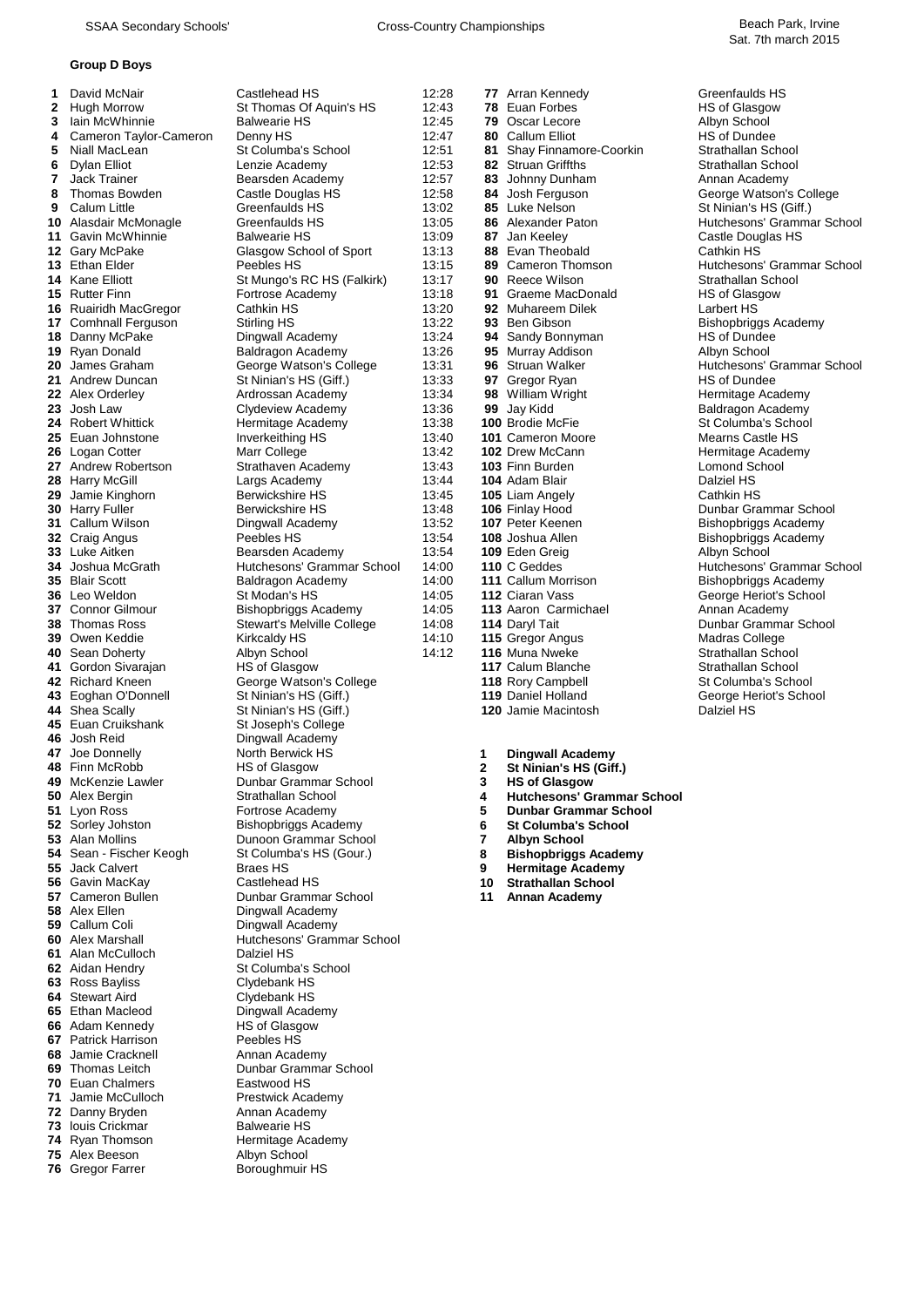#### **Group C Girls**

| 1        | Eloise Walker                      | Edinburgh Academy                                 |
|----------|------------------------------------|---------------------------------------------------|
| 2        | Sarah Tait                         | <b>Firrhill HS</b>                                |
| 3        | Leona Murray                       | Castlehead HS                                     |
| 4        | Morgan McBurnie                    | Loudoun Academy                                   |
| 5        | Nuala McCheyne                     | Dunoon Grammar Schoo                              |
| 6        | <b>Emily Crusher</b>               | Hutchesons' Grammar S                             |
| 7        | Susannah Godfrey-Faussett          | <b>Glenalmond College</b>                         |
| 8        | Jenny Walls                        | Dollar Academy                                    |
| 9        | Sarah Calvert                      | Linlithgow Academy                                |
| 10       | Zoe Nicholson                      | Woodmill HS                                       |
| 11       | Annabel Ballantyne                 | Glasgow Academy                                   |
| 12       | Lynn McKenna                       | Williamwood HS                                    |
| 13       | Jessica MacLeod                    | Royal HS                                          |
| 14       | Grace Whelan                       | Milne's HS                                        |
| 15       | Cliona McCheyne                    | Dunoon Grammar Schoo                              |
| 16       | Sarah Connolly<br>17 Emma Gilmour  | St Andrew's and St Bride<br>Boclair Academy       |
|          | 18 Charlotte McKenna               | Williamwood HS                                    |
|          | 19 Mairi Wallace                   | Peebles HS                                        |
|          | 20 Adrienne Murray                 | Jordanhill School                                 |
|          | 21 Olivia Vareille                 | Holy Cross HS                                     |
|          | 22 Lucy Muirhead                   | St Andrew's and St Bride                          |
|          | 23 Hannah Paton                    | Chryston HS                                       |
|          | 24 Heather Scott                   | Dunblane HS                                       |
| 25       | Lindsay Jack                       | Selkirk HS                                        |
| 26       | Katy McGonigal                     | Graeme HS                                         |
| 27       | Zoe Jamieson                       | Eastwood HS                                       |
|          | 28 Beth Gibbons                    | Bearsden Academy                                  |
| 29       | Annie Gould                        | Hutchesons' Grammar S                             |
| 31       | 30 Jessica Noble<br>Kim Crawford   | Hermitage Academy<br>St Columba's School          |
| 32       | Alice Goodhall                     | George Watson's Colleg                            |
| 33       | Jenny Dougall                      | St Ninian's HS (Giff.)                            |
| 34       | Jessica Davies                     | Albyn School                                      |
| 35       | Caitlin Chilton                    | Marr College                                      |
| 36       | <b>Lindsey Gilchrist</b>           | George Heriot's School                            |
| 37       | Fagan Rhiannon                     | Earlston HS                                       |
| 38       | Jemma Jamieson                     | Dunfermline HS                                    |
|          | 39 Nyah Gillen                     | Clydeview Academy                                 |
|          | 40 Eve Denholm                     | Glasgow Academy                                   |
| 41       | Catriona McPheat                   | Dunbar Grammar Schoo                              |
| 42       | Lucy Davidson<br>43 Roop Dhami     | <b>Wellington School</b><br>Hutchesons' Grammar S |
|          | 44 Zoe Graham                      | St Joseph's College                               |
|          | 45 Molly Alba                      | <b>HS of Glasgow</b>                              |
|          | 46 Chloe McClung                   | Braes HS                                          |
| 47       | Alex Shaw                          | Albyn School                                      |
|          | 48 Lizzie Winton                   | Dunblane HS                                       |
| 49       | Robyn Alexander                    | Hutchesons' Grammar S                             |
| 50       | Millie Rayner                      | <b>HS of Glasgow</b>                              |
| 51       | Freya Hill                         | Glasgow Academy                                   |
| 52       | Sophie Lathan                      | Bearsden Academy                                  |
| 53<br>54 | Alice Robertson<br>Rebecca Kinnear | St Mungo's RC HS (Falk<br>Williamwood HS          |
| 55       | Chloe Murphy                       | Hermitage Academy                                 |
| 56       | Iona McDonald                      | James Young HS                                    |
| 57       | Hannah Blanc                       | Dunblane HS                                       |
| 58       | <b>Frances Sealy</b>               | Robert Gordon's College                           |
| 59       | Shona MacTavish                    | <b>HS of Dundee</b>                               |
| 60       | Louise Buchan                      | Hutchesons' Grammar S                             |
| 61       | Katie Wilkinson                    | Earlston HS                                       |
| 62       | Jo Littlewood                      | Albyn School                                      |
| 63       | Nicola McArthur                    | Strathallan School                                |
| 64       | Rachel Rennie                      | Dunblane HS                                       |
| 65       | Leah Sinforiani                    | St Ninian's HS (Giff.)                            |
| 66<br>67 | Sara O'Docherty<br>Rhona Mowat     | Clydeview Academy<br>St Ninian's HS (Giff.)       |
| 68       | Hannah Little                      | St Joseph's College                               |
|          | 69 Corrie Richardson               | <b>HS of Dundee</b>                               |
| 70       | Alisa Lavrova                      | <b>Strathallan School</b>                         |
| 71       | Adele Robertson                    | Webster's HS                                      |
|          | 72 Kirsty Donaldson                | Dunfermline HS                                    |
| 73       | Sophie Kidd                        | Grove Academy                                     |
| 74       | Kirsty Boyd                        | <b>Bishopbriggs Academy</b>                       |
| 75       | Hannah Morgan                      | Robert Gordon's College                           |
|          | 76 Nina Snedden                    | St Alovsius College                               |

| 1 | Eloise Walker                                | Edinburgh Academy                                      | 12:34          |                  | <b>77</b> Chloe Williams                                | <b>Wallace Hall</b>         |
|---|----------------------------------------------|--------------------------------------------------------|----------------|------------------|---------------------------------------------------------|-----------------------------|
|   | 2 Sarah Tait                                 | <b>Firrhill HS</b>                                     | 12:38          |                  | <b>78</b> Alia Bedawi                                   | Albyn Schoo                 |
| 3 | Leona Murray                                 | Castlehead HS                                          | 13:03          |                  | 79 Emma Forrest                                         | Glasgow Aca                 |
| 4 | Morgan McBurnie                              | Loudoun Academy                                        | 13:05          |                  | 80 Iona Reid                                            | Williamwood                 |
| 5 | Nuala McCheyne                               | Dunoon Grammar School                                  | 13:07          |                  | 81 Clara Pollock                                        | Clydeview Ar                |
| 6 | <b>Emily Crusher</b>                         | Hutchesons' Grammar School                             | 13:09          |                  | 82 Sophie Mitchell                                      | St Ninian's H               |
| 7 | Susannah Godfrey-Faussett                    | <b>Glenalmond College</b>                              | 13:09          |                  | 83 Luciana McDermott                                    | St Aloysius C               |
| 8 | Jenny Walls                                  | Dollar Academy                                         | 13:13          |                  | 84 Eilidh Cattenach                                     | Hutchesons'                 |
| 9 | Sarah Calvert                                | Linlithgow Academy                                     | 13:15          |                  | 85 Rebecca Milne                                        | Albyn Schoo                 |
|   | 10 Zoe Nicholson                             | Woodmill HS                                            | 13:21          |                  |                                                         |                             |
|   |                                              |                                                        |                |                  | 86 Rachel Stirling                                      | Girvan Acade                |
|   | 11 Annabel Ballantyne                        | Glasgow Academy                                        | 13:29          |                  | 87 Mairi Wallace                                        | Peebles HS                  |
|   | 12 Lynn McKenna                              | Williamwood HS                                         | 13:32          |                  | 88 Denise Reilly                                        | St Ninian's H               |
|   | 13 Jessica MacLeod                           | Royal HS                                               | 13:41          |                  | 89 Antonia Burns                                        | Hermitage A                 |
|   | 14 Grace Whelan                              | Milne's HS                                             | 13:43          |                  | 90 Laura Ramos                                          | Strathallan S               |
|   | <b>15 Cliona McCheyne</b>                    | Dunoon Grammar School                                  | 13:59          |                  | 91 Eilidh Boyd                                          | Bishopbriggs                |
|   | 16 Sarah Connolly                            | St Andrew's and St Bride's HS                          | 14:03          |                  | 92 Kristin Beattie                                      | Williamwood                 |
|   | 17 Emma Gilmour                              | Boclair Academy                                        | 14:06          |                  | 93 Gemma Lane                                           | Albyn Schoo                 |
|   | <b>18 Charlotte McKenna</b>                  | Williamwood HS                                         | 14:09          |                  | 94 Eilidh Stirling                                      | HS of Glasgo                |
|   | 19 Mairi Wallace                             | Peebles HS                                             | 14:22          |                  | 95 Eilidh Newton                                        | Dunbar Gran                 |
|   | 20 Adrienne Murray                           | Jordanhill School                                      | 14:27          |                  | 96 Beth Donaldson                                       | Dunfermline                 |
|   | 21 Olivia Vareille                           | <b>Holy Cross HS</b>                                   | 14:30          |                  | 97 Eve Clark                                            | St Ninian's H               |
|   | 22 Lucy Muirhead                             | St Andrew's and St Bride's HS                          | 14:30          |                  | 98 Beckie Kemp                                          | Albyn Schoo                 |
|   | 23 Hannah Paton                              | Chryston HS                                            | 14:31          |                  | 99 Zoe Wheel                                            | HS of Glasgo                |
|   | 24 Heather Scott                             | Dunblane HS                                            | 14:39          |                  | 100 Olivia Laird                                        | Dunbar Gran                 |
|   | 25 Lindsay Jack                              | Selkirk HS                                             | 14:42          |                  | 101 Anna Greetham                                       | Hermitage A                 |
|   | 26 Katy McGonigal                            | Graeme HS                                              | 14:44          |                  | <b>102 Ciara McCusker</b>                               | HS of Glasgo                |
|   | 27 Zoe Jamieson                              | Eastwood HS                                            | 14:45          |                  | 103 Alexa Gibson                                        | HS of Glasgo                |
|   | 28 Beth Gibbons                              | Bearsden Academy                                       | 14:48          |                  | 104 M Maillie                                           | Hutchesons'                 |
|   | 29 Annie Gould                               | Hutchesons' Grammar School                             | 14:59          |                  | <b>105 Hannah Mortlock</b>                              | St Joseph's (               |
|   | 30 Jessica Noble                             | Hermitage Academy                                      | 15:00          |                  | 106 Lara Diamond                                        | <b>St Matthews</b>          |
|   | 31 Kim Crawford                              |                                                        | 15:03          |                  |                                                         |                             |
|   |                                              | St Columba's School                                    |                |                  | 107 Emily Nicholson                                     | Annan Acade                 |
|   | 32 Alice Goodhall                            | George Watson's College                                | 15:05          |                  | 108 Emma McPherson                                      | Albyn Schoo                 |
|   | 33 Jenny Dougall<br><b>34</b> Jessica Davies | St Ninian's HS (Giff.)                                 | 15:06<br>15:08 |                  | 109 Maria Watt<br>110 Zoe Bennett                       | Strathallan S               |
|   | 35 Caitlin Chilton                           | Albyn School<br>Marr College                           | 15:10          |                  | 111 Lauren Everard                                      | Uddingston (<br>Dunbar Gran |
|   | 36 Lindsey Gilchrist                         | George Heriot's School                                 | 15:11          |                  | 112 Eve Downie                                          | HS of Glasgo                |
|   | 37 Fagan Rhiannon                            | Earlston HS                                            | 15:11          |                  | 113 Georgia Dunn                                        | St Aloysius C               |
|   | 38 Jemma Jamieson                            | Dunfermline HS                                         | 15:13          |                  | 114 Ava Mullan                                          | St Aloysius C               |
|   | 39 Nyah Gillen                               | Clydeview Academy                                      | 15:15          |                  | 115 Emma Forrest                                        | Dunfermline                 |
|   | 40 Eve Denholm                               |                                                        |                |                  | 116 Natasha Shaw                                        | St Peter the                |
|   | 41 Catriona McPheat                          | Glasgow Academy<br>Dunbar Grammar School               |                |                  | 117 Megan McLees                                        |                             |
|   |                                              |                                                        |                |                  |                                                         | St Ambrose I                |
|   | 42 Lucy Davidson<br>43 Roop Dhami            | <b>Wellington School</b><br>Hutchesons' Grammar School |                |                  | <b>118 Maisy Richards</b><br><b>119 Lauren Mckinner</b> | Ullapool HS<br>Wallace Hall |
|   | 44 Zoe Graham                                | St Joseph's College                                    |                |                  | 120 Mya Munro                                           | Uddingston 0                |
|   |                                              |                                                        |                |                  | 121 Heather Robertson                                   | Strathallan S               |
|   | 45 Molly Alba<br>46 Chloe McClung            | HS of Glasgow<br>Braes HS                              |                |                  | 122 Kimmy Muir                                          | Strathallan S               |
|   | 47 Alex Shaw                                 |                                                        |                |                  | 123 Marie Brown                                         |                             |
|   | 48 Lizzie Winton                             | Albyn School<br>Dunblane HS                            |                |                  | 124 E Cattanach                                         | George Herio<br>Hutchesons' |
|   | 49 Robyn Alexander                           | Hutchesons' Grammar School                             |                |                  |                                                         | Ullapool HS                 |
|   |                                              |                                                        |                |                  | 125 Mary-Kate Thomson                                   |                             |
|   | 50 Millie Rayner                             | HS of Glasgow<br>Glasgow Academy                       |                |                  | 126 Georgina Jennings Maun                              | Hermitage A                 |
|   | 51 Freya Hill<br>52 Sophie Lathan            | Bearsden Academy                                       |                |                  | 127 Saran Scott<br>128 Carla Lees                       | Wallace Hall                |
|   | 53 Alice Robertson                           | St Mungo's RC HS (Falkirk)                             |                |                  | 129 Sophie McGrane                                      | Ullapool HS                 |
|   | 54 Rebecca Kinnear                           | Williamwood HS                                         |                |                  |                                                         | St Ninian's H               |
|   |                                              |                                                        |                |                  | 130 Jodie McMail                                        | St Matthews                 |
|   | 55 Chloe Murphy<br>56 Iona McDonald          | Hermitage Academy                                      |                |                  | <b>131 Bella Dalgetty</b><br>132 Ala Blasinska          | Ullapool HS                 |
|   |                                              | James Young HS                                         |                |                  |                                                         | Hermitage A                 |
|   | 57 Hannah Blanc                              | Dunblane HS                                            |                |                  |                                                         |                             |
|   | 58 Frances Sealy                             | Robert Gordon's College                                |                |                  |                                                         |                             |
|   | 59 Shona MacTavish                           | HS of Dundee                                           |                | 1.               | <b>Hutchesons' Grammar School</b>                       |                             |
|   | 60 Louise Buchan                             | Hutchesons' Grammar School                             |                | 2                | <b>Williamwood HS</b>                                   |                             |
|   | 61 Katie Wilkinson                           | Earlston HS                                            |                | 3                | <b>Glasgow Academy</b>                                  |                             |
|   | 62 Jo Littlewood                             | Albyn School                                           |                | 4                | Dunblane HS                                             |                             |
|   | 63 Nicola McArthur                           | Strathallan School                                     |                | 5                | <b>Albyn School</b>                                     |                             |
|   | 64 Rachel Rennie                             | Dunblane HS                                            |                | 6                | St Ninian's HS (Giff.)                                  |                             |
|   | 65 Leah Sinforiani                           | St Ninian's HS (Giff.)                                 |                | $\overline{7}$   | <b>HS of Glasgow</b>                                    |                             |
|   | 66 Sara O'Docherty                           | Clydeview Academy                                      |                | 8                | <b>Hermitage Academy</b>                                |                             |
|   | 67 Rhona Mowat                               | St Ninian's HS (Giff.)                                 |                | 9                | <b>Dunfermline HS</b>                                   |                             |
|   | 68 Hannah Little                             | St Joseph's College                                    |                | 10               | <b>Strathallan School</b>                               |                             |
|   | 69 Corrie Richardson                         | HS of Dundee                                           |                | 11               | <b>Dunbar Grammar School</b>                            |                             |
|   | <b>70</b> Alisa Lavrova                      | Strathallan School                                     |                | 12 <sup>12</sup> | <b>St Aloysius College</b>                              |                             |
|   | 71 Adele Robertson                           | Webster's HS                                           |                | 13               | <b>Ullapool HS</b>                                      |                             |
|   | 72 Kirsty Donaldson                          | Dunfermline HS                                         |                |                  |                                                         |                             |
|   | 73 Sophie Kidd                               | Grove Academy                                          |                |                  |                                                         |                             |
|   | 74 Kirsty Boyd                               | <b>Bishopbriggs Academy</b>                            |                |                  |                                                         |                             |
|   | 75 Hannah Morgan                             | Robert Gordon's College                                |                |                  |                                                         |                             |

*St Aloysius College* 

12.14 **12.1** Chloe Williams **12:34** Wallace Hall Academy **29** Emma Forrest **Clasgow Academy**<br>13:03 **80** Iona Reid **Class Container Container Container** Guilliamwood HS Milliamwood HS<br>13:05 **81** Clara Pollock **13:05 Claramy 13:05 Pollock** Clydeview Acade **81** Clara Pollock **1988 Clydeview Academy**<br>13:07 **82** Sophie Mitchell Club 13:07 St Ninian's HS (Giff.) **62 Sophie Mitchell 6** St Ninian's HS (Giff.)<br>13:09 **83** Luciana McDermott St Aloysius College Luciana McDermott **84** Eilidh Cattenach **99 Sarah Calvert Lindite Albyn School**<br>13:15 **86** Rachel Stirling Academy Academy **86** Rachel Stirling The Girvan Academy Commission Commission Commission Broad<br>13:29 **87** Mairi Wallace Girls Broadway Peebles HS **12 12 88** Denise Reilly **12 12** St Ninian's HS (Giff.)<br> **12 89** Antonia Burns **12** Hermitage Academy **89** Antonia Burns **12:41 89 Antonia Burns Hermitage Academy 'B' 698**<br>13:41 **90** Laura Ramos **Hermitage Academy Strathallan School 90** Laura Ramos<br>59 **91** Eilidh Bovd **16** Sarah Connors Andrew St Andrew St Andrew St Bridge St Bridge St Bridge St Bridge St Bridge<br>16<br>
16 September 2022 14:03 14:04:05 Albyn School **17** Emma Lane **17** Emma Lane **Albyn School**<br>19 **17** Eilidh Stirling Albyn School HS of Glasgow **94 Eilidh Stirling<br><b>95 Eilidh Newton 96** Beth Donaldson<br>30 **97** Eve Clark **98** Beckie Kemp Hannah Paton Chryston HS 14:31 **99** Zoe Wheel HS of Glasgow **201** Anna Greetham **12:43:42 101** Anna Greetham Katy McGonigal Graeme HS 14:44 **102** Ciara McCusker HS of Glasgow Alexa Gibson<br>**104** M Maillie **29 Aunie Hutchesons** Grammar St Joseph's College<br>1912 **106** Lara Diamond **1988** 12:59 Matthews Academ **106** Lara Diamond **16:00 St Matthews Academy** 16:00 **106** Lara Diamond St Matthews Academy Emily Nicholson<br> **108** Emma McPherson Albyn School **108** Emma McPherson<br>06 **109** Maria Watt Jenny Dougall St Ninian's HS (Giff.) 15:06 **109** Maria Watt Strathallan School **112** Eve Downie **16 Lindse HS of Glasgow**<br>16:11 **113** Georgia Dunn **15:11 EVE St Aloysius College 17 Fagan Rhian Rhian Rhiannon Earls 113** Georgia Dunn<br>3 **114** Ava Mullan **3 114** Ava Mullan **1888** St Aloysius College **115**<br>115: **115** Emma Forrest **1888** Bunfermline HS **39 115 Emma Forrest Dunfermline HS<br>
<b>39 116** Natasha Shaw **16** St Peter the Apostle **400 116** Natasha Shaw **116** Natasha Shaw St Peter the Apostle 17 Negan McLees **417 Megan McLees 5t Ambrose St Ambrose**<br>**118** Maisy Richards **Company St Ambrose St Ambrose**  Maisy Richards **438 119 Lauren Mckinner Australian Chami Hutcheson Wallace Hall Academy<br>120 Mya Munro Mckinner Wallace Hall Academy Wallace Hall Academy 421 Heather Robertson<br><b>122** Kimmy Muir **46** Allemany Muir Strathallan School **123** Marie Brown **Alexander Hutcheson** School HS Georgina Jennings Maun **127** Hermitage Academy<br>**127** Saran Scott **128** Wallace Hall Academy Carla Lees **128** Carla Lees Ullapool HS<br> **129** Sophie McGrane St Ninian's HS (Giff.) Sophie McGrane Jodie McMail **130** St Matthews Academy<br>**131** Bella Dalgetty **130** Ullapool HS **131 Bella Dalgetty**  Ala Blasinska **132** Hermitage Academy 'B' Hutchesons' Grammar School<br>2 Williamwood HS Louise Buchan Hutchesons' Grammar School **2 Williamwood HS 61 Glasgow Academy**<br>**4 Dunblane HS**  Jo Littlewood Albyn School **4 Dunblane HS** Nicola McArthur Strathallan School **5 Albyn School**

 Eilidh Cattenach Hutchesons' Grammar School Bishopbriggs Academy 1995 Eilidh Newton **1986 Eilidh Newton Dunbar Grammar School**<br>14:22 **96** Beth Donaldson **Dunfermline HS 21 Ninian's HS (Giff.)**<br>Albyn School **24 24:39 IDUNDE DUNDANE Grammar School**<br>**24.39 IDUNDE HEATH DUNGE HEATH DUNGE ACADEMY 204** M Maillie **2020 104** M Maillie Hutchesons' Grammar School Zoe Bennett **110** Zoe Bennett **14** Jesus Luddingston Grammar School 111 Lauren Everard **50 Caitlin Chilton Marr College 15:10 111 Lauren Everard College 15:10 Dunbar Grammar School**<br>15:11**2** Live Downie Dunbar Book College HS of Glasgow Uddingston Grammar School<br>Strathallan School **George Heriot's School**  E Cattanach **124** E Cattanach **124** E Cattanach **Wallace Hall Academy Ullapool HS** 

- 
- 
- 
- 
- **6** St Ninian's HS (Giff.)<br>7 HS of Glasgow
- **65 BS** of Glasgow<br>8 **Hermitage Acad**
- **Hermitage Academy**
- **67** Rhona Mowat St Ninian's HS (Giff.) **9 Dunfermline HS**
- **Strathallan School**
- **11 Dunbar Grammar School**
- **72 St Aloysius College<br>13 Ullapool HS**
- **Ullapool HS**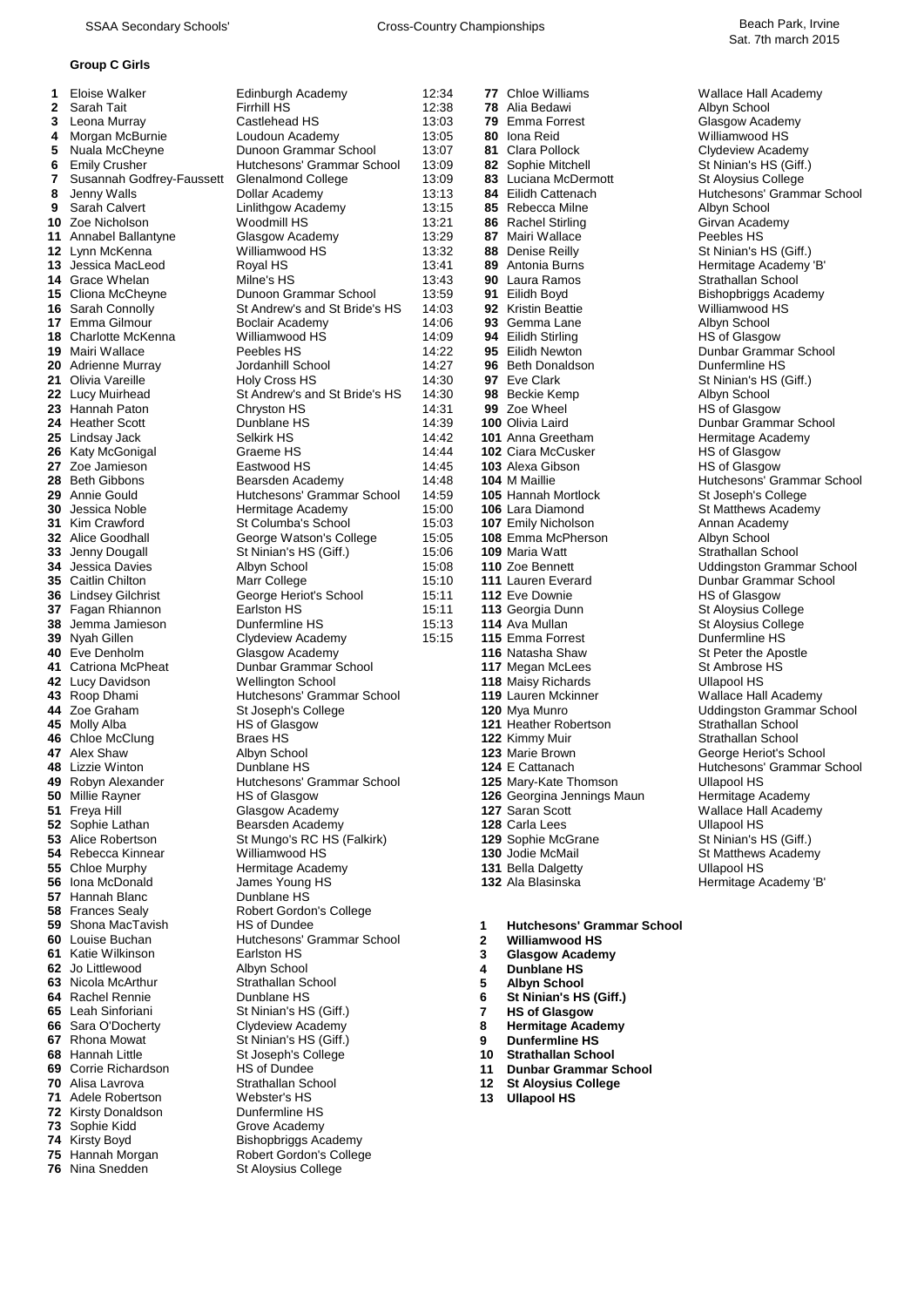SSAA Secondary Schools' Cross-Country Championships Beach Park, Irvine

## **Group C Boys**

Joey Barratt-Brown

|                                                 | <b>Group C Boys</b>                                                                                                                                                                                                                                                                                                                                                                                                                                                                                                                                                                                                                                                                                                                                                                                                                                                                                                                                                                                                                                                                                                                                                                                                                                                                                          |                                                                                                                                                                                                                                                                                                                                                                                                                                                                                                                                                                                                                                                                                                                                                                                                                                                                                                                                                                                                                                                                                                                                                                                                                                                                                |                                                                                                                                                                                                                                                                                                                                                                      |                                        |                                                                                                                                                                                                                                                                                                                                                                                                                                                                                                                                                                                                                                                                                                                                   |                                                                                                                                                                                                                                                                                                                                                                                                                                                                                                              |
|-------------------------------------------------|--------------------------------------------------------------------------------------------------------------------------------------------------------------------------------------------------------------------------------------------------------------------------------------------------------------------------------------------------------------------------------------------------------------------------------------------------------------------------------------------------------------------------------------------------------------------------------------------------------------------------------------------------------------------------------------------------------------------------------------------------------------------------------------------------------------------------------------------------------------------------------------------------------------------------------------------------------------------------------------------------------------------------------------------------------------------------------------------------------------------------------------------------------------------------------------------------------------------------------------------------------------------------------------------------------------|--------------------------------------------------------------------------------------------------------------------------------------------------------------------------------------------------------------------------------------------------------------------------------------------------------------------------------------------------------------------------------------------------------------------------------------------------------------------------------------------------------------------------------------------------------------------------------------------------------------------------------------------------------------------------------------------------------------------------------------------------------------------------------------------------------------------------------------------------------------------------------------------------------------------------------------------------------------------------------------------------------------------------------------------------------------------------------------------------------------------------------------------------------------------------------------------------------------------------------------------------------------------------------|----------------------------------------------------------------------------------------------------------------------------------------------------------------------------------------------------------------------------------------------------------------------------------------------------------------------------------------------------------------------|----------------------------------------|-----------------------------------------------------------------------------------------------------------------------------------------------------------------------------------------------------------------------------------------------------------------------------------------------------------------------------------------------------------------------------------------------------------------------------------------------------------------------------------------------------------------------------------------------------------------------------------------------------------------------------------------------------------------------------------------------------------------------------------|--------------------------------------------------------------------------------------------------------------------------------------------------------------------------------------------------------------------------------------------------------------------------------------------------------------------------------------------------------------------------------------------------------------------------------------------------------------------------------------------------------------|
| 1<br>2<br>3<br>4<br>5<br>6<br>7<br>8<br>9<br>28 | <b>Michael Simson</b><br>Lewis Pentecost<br>Andrew MacAngus<br>craig kennedy<br>Cameron Corrigan<br>Alex Johnstone<br>Magnus Tait<br>Stephen Addison<br>James Logan<br>10 Cameron Campbell<br>11 Scott Sprang<br><b>12 Christopher McLlew</b><br><b>13</b> Robert Sparks<br>14 Jamie Burns<br>15 Drew Pollock<br><b>16 Finlay Ross</b><br>17 Jack Cuthbertson<br>18 Corri Campbell<br>19 Finlay Gray<br>20 Bell Jack<br>21 Michael Miller<br><b>22</b> Coinneach Petrie<br>23 Craig Morris<br>24 Nick Tierney<br>25 Declan McGhee<br>26 Ben Taylor<br>27 Kieran Chalmers<br>Devan Nicholson<br>29 Euan Hood<br><b>30</b> Evan Shively<br>31 Tom Graham-Marr<br>32 Arun Smith<br>33 Sandy Holl<br>34 Alex Thomson<br>35 Fraser Kelly<br>36 Craig Palmer<br>37 Joe Higginbottom<br><b>38 Harris Pentecost</b><br>39 Duncan Cunningham<br>40 Cory McKenzie<br>41 Lewis Collins<br>42 Andrew Cross<br>43 Ben Shaw<br>44 Cameron Stone<br>45 Logan Maclean<br>46 James Cathro<br>47 Findlay Collins<br>48 Cameron Oehme<br>49 David Martin<br>50 Dobry Atanasov<br>51 Joe Crook<br>52 Ben McMillan<br>53 Hamish Loudon<br>54 Brodie Wells<br>55 Thomas Boyle<br>56 Bryn Davies<br>57 Jamie Alison<br>58 Finlay Smith<br>59 Stephen MacKenzie<br><b>60</b> Keaton Bramwell<br>61 Liam Kavanagh<br>62 George Cooper | Park Mains HS<br>St Mungo's RC HS (Falkirk)<br>Gryffe HS<br>Park Mains HS<br>Gleniffer HS<br>Inverkeithing HS<br><b>Firrhill HS</b><br>George Watson's College<br>Galashiels Academy<br>Campbeltown Grammar School<br>Glasgow Academy<br>Cathkin HS<br><b>Madras College</b><br>Chryston HS<br>Cathkin HS<br>Stewart's Melville College<br>Bearsden Academy<br>Earlston HS<br><b>Lomond School</b><br>Mearns Castle HS<br>Hermitage Academy<br>Edinburgh Academy<br>St Leonards School<br>Westhill Academy<br>Queen Margaret Academy<br>HS of Glasgow<br>Dingwall Academy<br>Dumfries Academy<br>Peebles HS<br>Madras College<br>Stirling HS<br>Douglas Academy<br>McLaren HS<br>Madras College<br>Dunbar Grammar School<br>Stirling HS<br>Strathallan School<br>St Mungo's RC HS (Falkirk)<br><b>Ullapool HS</b><br>Baldragon Academy<br>Strathallan School<br><b>HS of Glasgow</b><br>Mearns Castle HS<br>Robert Gordon's College<br>Wallace HS<br>Bearsden Academy<br>Peebles HS<br><b>Cathkin HS</b><br>St Columba's School<br>Albyn School<br>Ullapool HS<br>Beaconhurst<br>St Columba's School<br>HS of Glasgow<br><b>Braes HS</b><br>Hermitage Academy<br>Dumfries Academy<br>Wallace Hall Academy<br>Ullapool HS<br>Albyn School<br>Hermitage Academy<br>HS of Glasgow | 16:27<br>16:29<br>16:29<br>16:33<br>16:42<br>16:48<br>16:52<br>16:54<br>16:57<br>17:08<br>17:16<br>17:22<br>17:31<br>17:33<br>17:33<br>17:34<br>17:37<br>17:40<br>17:42<br>17:44<br>17:47<br>17:49<br>17:50<br>17:50<br>17:53<br>18:06<br>18:12<br>18:16<br>18:17<br>18:19<br>18:20<br>18:33<br>18:39<br>18:47<br>18:49<br>18:51<br>18:57<br>19:02<br>19:03<br>19:05 | 91.<br>1<br>2<br>3<br>4<br>5<br>6<br>7 | 77 Antonio Boyd<br><b>78</b> Lewis McPhail<br><b>79</b> Thomas Hanson<br>80 Oli Nash<br>81 Chris Brotherton<br>82 Michael Ward<br>83 Lewis Mitchell<br><b>84</b> Martin McGinness<br>85 L Staber<br>86 Adam Mitchell<br>87 Fraser McDonald<br>88 Johnathon Cairnie<br>89 Finlay Mathers<br>90 Ryan Torrance<br>Euan Ford<br>92 Hamish Allan<br>93 Lewis Hepworth<br>94 Campbell Fergus<br>95 Adam Walker<br>96 Jamie Killoh<br>97 Ross Greig<br>98 Cameron Taylor<br><b>99</b> Matthew Evans<br>100 Jamie Maitland<br>101 Meke Mordi<br><b>Madras College</b><br><b>Cathkin HS</b><br><b>HS of Glasgow</b><br><b>St Columba's School</b><br><b>Strathallan School</b><br><b>Hutchesons' Grammar School</b><br><b>Albyn School</b> | Madras College<br>Williamwood HS<br>Wallace HS<br>Albyn School<br>Williamwood HS<br>St Ninian's HS (Giff.)<br>St Ninian's HS (Giff.)<br>Eastwood HS<br>St Columba's School<br>Eastwood HS<br>Glasgow Academy<br><b>Prestwick Academy</b><br>Hutchesons' Grammar School<br>Hutchesons' Grammar School<br>Eastwood HS<br>Strathallan School<br>Cathkin HS<br>Boroughmuir HS<br>Albyn School<br>Strathallan School<br>Albyn School<br>Strathallan School<br>Albyn School<br>St Matthews Academy<br>Albyn School |
|                                                 | 63 Mason Barclay Wood<br><b>64</b> Fraser Belmore<br>65 Charlie Hamilton<br>66 Robbie Dickie<br>67 Jay Hampshire                                                                                                                                                                                                                                                                                                                                                                                                                                                                                                                                                                                                                                                                                                                                                                                                                                                                                                                                                                                                                                                                                                                                                                                             | HS of Dundee<br>Hutchesons' Grammar School<br>Dunbar Grammar School<br>Hutchesons' Grammar School<br>Dunbar Grammar School                                                                                                                                                                                                                                                                                                                                                                                                                                                                                                                                                                                                                                                                                                                                                                                                                                                                                                                                                                                                                                                                                                                                                     |                                                                                                                                                                                                                                                                                                                                                                      |                                        |                                                                                                                                                                                                                                                                                                                                                                                                                                                                                                                                                                                                                                                                                                                                   |                                                                                                                                                                                                                                                                                                                                                                                                                                                                                                              |
|                                                 | 68 Michael McGeoch<br>69 Harry McGarvie<br>70 Aiden Copeland<br>71 Ryan Brown<br>72 Matthew Conroy<br>73 Rhudi Baume-Kennedy                                                                                                                                                                                                                                                                                                                                                                                                                                                                                                                                                                                                                                                                                                                                                                                                                                                                                                                                                                                                                                                                                                                                                                                 | St Columba's School<br>Hutchesons' Grammar School<br><b>Prestwick Academy</b><br>St Columba's HS (Gour.)<br>Hutchesons' Grammar School<br><b>HS of Glasgow</b>                                                                                                                                                                                                                                                                                                                                                                                                                                                                                                                                                                                                                                                                                                                                                                                                                                                                                                                                                                                                                                                                                                                 |                                                                                                                                                                                                                                                                                                                                                                      |                                        |                                                                                                                                                                                                                                                                                                                                                                                                                                                                                                                                                                                                                                                                                                                                   |                                                                                                                                                                                                                                                                                                                                                                                                                                                                                                              |

- 
- 
- 
- **18:20** 4 St Columba's School<br>18:33 5 Strathallan School
	-
- 18:39 <mark>6 Hutchesons' Grammar School</mark><br>18:47 7 Albyn School
	-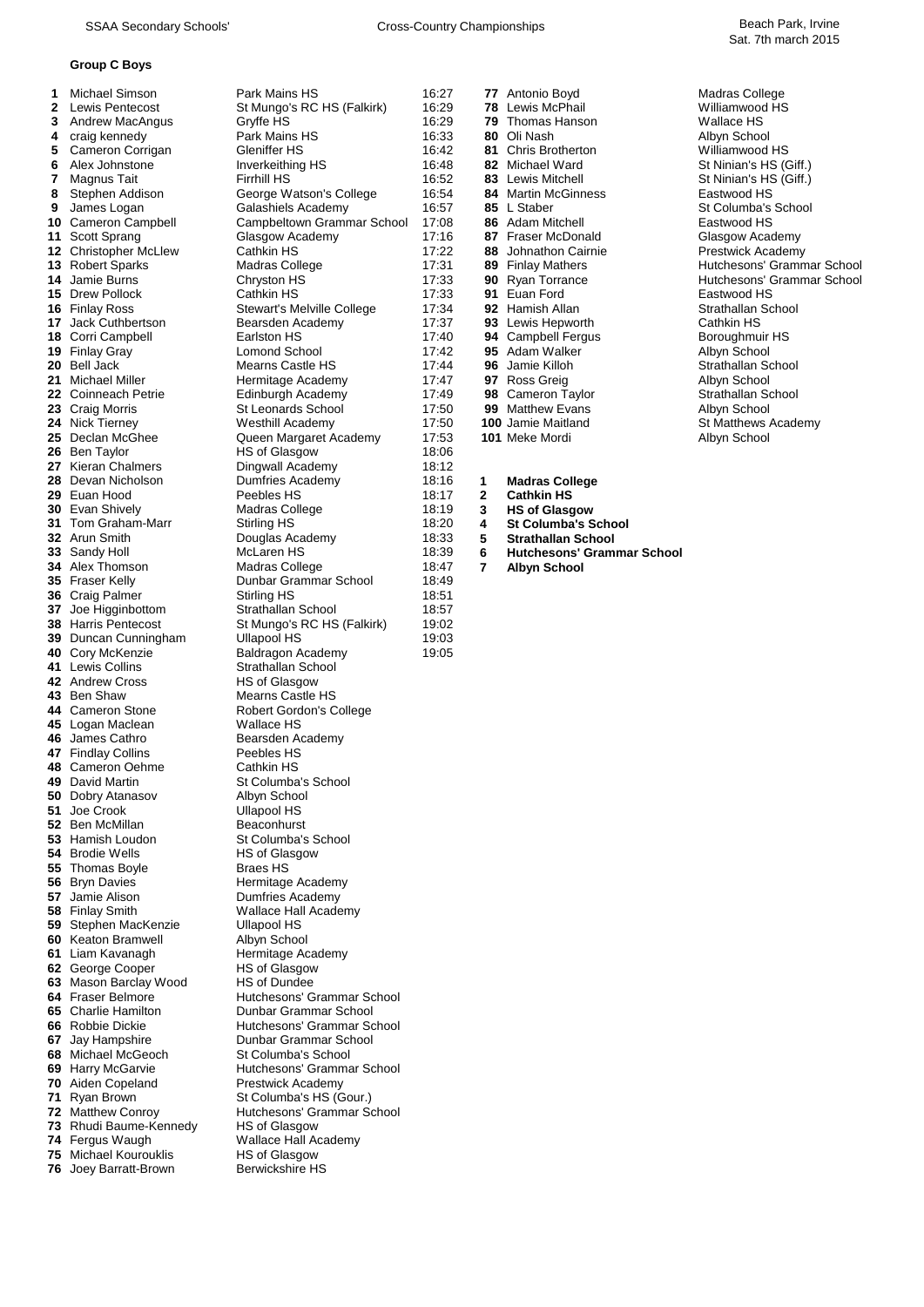## **Group B Girls**

| 1        | Erin Wallace                          | Eastwood HS                                       |
|----------|---------------------------------------|---------------------------------------------------|
| 2        | Kate Gallagher                        | Stirling HS                                       |
| 3        | Laura Stark                           | St Columba's School                               |
| 4        | Naomi Lang                            | Aberdeen Grammar Scho                             |
| 5        | Lauren Dickson                        | Boroughmuir HS                                    |
| 6        | Sarah Eunson                          | Hutchesons' Grammar So                            |
| 7        | <b>Emily Nicholson</b>                | Woodmill HS                                       |
| 8<br>9   | Zoe Bates                             | Currie Community HS                               |
| 10       | Rebecca Eggeling<br>Louise McCullagh  | Robert Gordon's College<br>St Columba's RC HS (Du |
| 11       | Danielle Kelly                        | Williamwood HS                                    |
| 12       | <b>Caitlin Arnott</b>                 | George Watson's College                           |
| 13       | <b>Constance Nankivell</b>            | Tain Royal Academy                                |
| 14       | Morven Ferguson                       | George Watson's College                           |
| 15       | Melissa Robinson                      | Hermitage Academy                                 |
| 16       | Rebecca Craig                         | Gryffe HS                                         |
| 17       | Lauren McCulloch                      | Tain Royal Academy                                |
| 18       | Zaynah Aziz                           | Selkirk HS                                        |
|          | 19 Heather Addison                    | St Andrew's and St Bride<br>Royal HS              |
| 21       | 20 Amy Armstrong<br>Tessa Hickey      | Jordanhill School                                 |
|          | 22 Lauryn Turnbull                    | Stirling HS                                       |
|          | 23 Leanne Findlay                     | Glasgow School of Sport                           |
|          | 24 Jodie Currie                       | Beaconhurst                                       |
|          | 25 Kirsty Griffiths                   | Hutchesons' Grammar So                            |
| 26       | Carolyn Cameron                       | Lasswade HS Centre                                |
| 27       | Annie Porter                          | Glenalmond College                                |
| 28       | Rona Tytler                           | Gryffe HS                                         |
|          | 29 Sophie Telfer                      | Kinross HS                                        |
| 30<br>31 | <b>Mhairi Watret</b>                  | <b>Wallace Hall Academy</b>                       |
| 32       | <b>Holly Little</b><br>Milly Kinghorn | Bearsden Academy<br>Albyn School                  |
| 33       | Jenny Bichan                          | Glasgow School of Sport                           |
| 34       | Lori Agnew                            | Glasgow School of Sport                           |
| 35       | Katie Rourke                          | Earlston HS                                       |
| 36       | Katie Hall                            | Gryffe HS                                         |
|          | 37 Tori Maguire                       | HS of Glasgow                                     |
|          | 38 Toni Moore                         | St Mungo's RC HS (Falki                           |
|          | 39 Perri McCluskey                    | Lenzie Academy                                    |
| 41       | 40 Iona White<br>Lauren Wilkie        | Robert Gordon's College<br>Boroughmuir HS         |
| 42       | Caitlin Greenwood                     | Wallace Hall Academy                              |
| 43       | Megan Briers                          | <b>Balwearie HS</b>                               |
|          | 44 Emma Chittleburgh                  | St George's School for G                          |
| 45       | Iona Fraser                           | HS of Glasgow                                     |
|          | 46 Amber Paterson                     | Strathallan School                                |
|          | 47 Emma Fulton                        | Gryffe HS                                         |
| 48       | R Conroy                              | Hutchesons' Grammar S                             |
| 50       | 49 Megan Kane<br>Niamh Duthie         | Hutchesons' Grammar So                            |
| 51       | <b>Rachel Calvert</b>                 | Albyn School<br><b>Braes HS</b>                   |
| 52       | Fiona Grant                           | George Heriot's School                            |
|          | 53 Evie Snedden                       | St Aloysius College                               |
| 54       | Alicia Paton                          | Chryston HS                                       |
| 55       | Rosie Forsyth                         | <b>Glenalmond College</b>                         |
| 56       | Rosie Sinden                          | Castle Douglas HS                                 |
| 57       | Elle Henderson                        | Larkhall Academy                                  |
| 58       | M Craig                               | Hutchesons' Grammar S                             |
| 59<br>60 | Lucy Allan<br>Eleanor Hanson          | Dunbar Grammar School<br>Wallace HS               |
| 61       | Emma Burnett                          | Strathallan School                                |
| 62       | Megan Cox                             | HS of Glasgow                                     |
| 63       | Caitlin Fleming                       | <b>HS of Glasgow</b>                              |
| 64       | Sally MacPherson                      | Beaconhurst                                       |
| 65       | Lorna Porter                          | <b>Glenalmond College</b>                         |
| 66       | Amy Reid                              | <b>HS of Glasgow</b>                              |
| 67       | Abby Hay                              | <b>HS of Dundee</b>                               |
|          | 68 Iona Allan                         | St Peter the Apostle                              |
| 69<br>70 | Kara Bruce<br>Colette Cavanagh        | Hermitage Academy<br>St Aloysius College          |
| 71       | Rachael Storey                        | St Ninian's HS (Giff.)                            |
| 72       | Megan Pelly                           | <b>Lomond School</b>                              |
|          | 73 Tanvi Zachariah                    | <b>HS of Glasgow</b>                              |
|          | 74 Jessica Boyle                      | Hutchesons' Grammar S                             |
|          | 75 Beth Stephen                       | <b>Glenalmond College</b>                         |
|          | <b>76 Charlotte Ross</b>              | St Alovsius College                               |

|              | <b>Group B Girls</b>                  |                                                |                |   |                                            |                                           |
|--------------|---------------------------------------|------------------------------------------------|----------------|---|--------------------------------------------|-------------------------------------------|
| 1.           | Erin Wallace                          | Eastwood HS                                    | 17:08          |   | 77 Katie Cattenach                         | Hutchesons' Grammar School                |
| $\mathbf{2}$ | Kate Gallagher                        | Stirling HS                                    | 17:19          |   | 78 Shannah Goddard                         | Strathallan School                        |
| 3            | Laura Stark                           | St Columba's School                            | 17:31          |   | 79 Isla Graham                             | Glenalmond College                        |
| 4<br>5       | Naomi Lang<br>Lauren Dickson          | Aberdeen Grammar School<br>Boroughmuir HS      | 17:43<br>17:54 |   | 80 Hannah McMahon                          | Albyn School                              |
| 6            | Sarah Eunson                          | Hutchesons' Grammar School                     | 18:18          |   | 81 Amy Forsyth<br>82 Jacqui Gibson         | Caldervale HS<br>Wellington School        |
| 7            | <b>Emily Nicholson</b>                | Woodmill HS                                    | 18:21          |   | 83 Natasha MacKay                          | St Peter the Apostle                      |
| 8            | Zoe Bates                             | <b>Currie Community HS</b>                     | 18:40          |   | 84 Mia Morrison                            | Glenalmond College                        |
|              | 9 Rebecca Eggeling                    | <b>Robert Gordon's College</b>                 | 18:50          |   | 85 Linda McCandlish                        | Dunbar Grammar School                     |
|              | <b>10</b> Louise McCullagh            | St Columba's RC HS (Dunf.)                     | 18:53          |   | 86 Emma Purdie                             | Bishopbriggs Academy                      |
|              | 11 Danielle Kelly                     | Williamwood HS                                 | 18:56          |   | 87 Lucy Meehan                             | St Ninian's HS (Giff.)                    |
|              | <b>12 Caitlin Arnott</b>              | George Watson's College                        | 18:58          |   | 88 Sophie Highet                           | Hutchesons' Grammar School                |
|              | <b>13 Constance Nankivell</b>         | Tain Royal Academy                             | 19:05          |   | 89 Sophie Johnstone                        | Strathallan School                        |
|              | 14 Morven Ferguson                    | George Watson's College                        | 19:09          |   | 90 Emily Nesom                             | Strathallan School                        |
|              | 15 Melissa Robinson                   | Hermitage Academy                              | 19:11          |   | 91 Megan Short                             | <b>Wellington School</b>                  |
|              | 16 Rebecca Craig                      | Gryffe HS                                      |                |   | 92 Katrina Maguire                         | Dunbar Grammar School                     |
|              | 17 Lauren McCulloch<br>18 Zaynah Aziz | Tain Royal Academy<br>Selkirk HS               |                |   | 93 Phoebe Drysdale<br>94 Sophie Hartshorne | Strathallan School<br>St Aloysius College |
|              | 19 Heather Addison                    | St Andrew's and St Bride's HS                  |                |   | 95 Kirsty Stewart                          | HS of Dundee                              |
|              | 20 Amy Armstrong                      | Royal HS                                       |                |   |                                            |                                           |
|              | 21 Tessa Hickey                       | Jordanhill School                              |                |   |                                            |                                           |
|              | 22 Lauryn Turnbull                    | Stirling HS                                    |                | 1 | Gryffe HS                                  |                                           |
|              | 23 Leanne Findlay                     | Glasgow School of Sport                        |                | 2 | <b>Hutchesons' Grammar School</b>          |                                           |
|              | 24 Jodie Currie                       | Beaconhurst                                    |                | 3 | <b>HS of Glasgow</b>                       |                                           |
|              | <b>25</b> Kirsty Griffiths            | Hutchesons' Grammar School                     |                | 4 | <b>Glenalmond College</b>                  |                                           |
|              | 26 Carolyn Cameron                    | Lasswade HS Centre                             |                | 5 | <b>Strathallan School</b>                  |                                           |
|              | 27 Annie Porter                       | Glenalmond College                             |                | 6 | <b>St Aloysius College</b>                 |                                           |
|              | 28 Rona Tytler<br>29 Sophie Telfer    | Gryffe HS                                      |                |   |                                            |                                           |
|              | 30 Mhairi Watret                      | Kinross HS<br>Wallace Hall Academy             |                |   |                                            |                                           |
|              | <b>31</b> Holly Little                | Bearsden Academy                               |                |   |                                            |                                           |
|              | 32 Milly Kinghorn                     | Albyn School                                   |                |   |                                            |                                           |
|              | 33 Jenny Bichan                       | Glasgow School of Sport                        |                |   |                                            |                                           |
|              | 34 Lori Agnew                         | Glasgow School of Sport                        |                |   |                                            |                                           |
|              | 35 Katie Rourke                       | Earlston HS                                    |                |   |                                            |                                           |
|              | 36 Katie Hall                         | Gryffe HS                                      |                |   |                                            |                                           |
|              | 37 Tori Maguire                       | HS of Glasgow                                  |                |   |                                            |                                           |
|              | 38 Toni Moore<br>39 Perri McCluskey   | St Mungo's RC HS (Falkirk)                     |                |   |                                            |                                           |
|              | 40 Iona White                         | Lenzie Academy<br>Robert Gordon's College      |                |   |                                            |                                           |
|              | 41 Lauren Wilkie                      | Boroughmuir HS                                 |                |   |                                            |                                           |
|              | 42 Caitlin Greenwood                  | Wallace Hall Academy                           |                |   |                                            |                                           |
|              | 43 Megan Briers                       | <b>Balwearie HS</b>                            |                |   |                                            |                                           |
|              | 44 Emma Chittleburgh                  | St George's School for Girls                   |                |   |                                            |                                           |
|              | 45 Iona Fraser                        | HS of Glasgow                                  |                |   |                                            |                                           |
|              | 46 Amber Paterson                     | Strathallan School                             |                |   |                                            |                                           |
|              | 47 Emma Fulton                        | Gryffe HS<br>Hutchesons' Grammar School        |                |   |                                            |                                           |
|              | 48 R Conroy<br>49 Megan Kane          | Hutchesons' Grammar School                     |                |   |                                            |                                           |
|              | 50 Niamh Duthie                       | Albyn School                                   |                |   |                                            |                                           |
|              | 51 Rachel Calvert                     | <b>Braes HS</b>                                |                |   |                                            |                                           |
|              | 52 Fiona Grant                        | George Heriot's School                         |                |   |                                            |                                           |
|              | 53 Evie Snedden                       | St Aloysius College                            |                |   |                                            |                                           |
|              | 54 Alicia Paton                       | Chryston HS                                    |                |   |                                            |                                           |
|              | 55 Rosie Forsyth                      | <b>Glenalmond College</b>                      |                |   |                                            |                                           |
|              | 56 Rosie Sinden                       | Castle Douglas HS                              |                |   |                                            |                                           |
|              | 57 Elle Henderson<br>58 M Craig       | Larkhall Academy<br>Hutchesons' Grammar School |                |   |                                            |                                           |
|              | 59 Lucy Allan                         | Dunbar Grammar School                          |                |   |                                            |                                           |
|              | 60 Eleanor Hanson                     | Wallace HS                                     |                |   |                                            |                                           |
|              | 61 Emma Burnett                       | Strathallan School                             |                |   |                                            |                                           |
|              | 62 Megan Cox                          | <b>HS of Glasgow</b>                           |                |   |                                            |                                           |
|              | 63 Caitlin Fleming                    | <b>HS of Glasgow</b>                           |                |   |                                            |                                           |
|              | 64 Sally MacPherson                   | Beaconhurst                                    |                |   |                                            |                                           |
|              | 65 Lorna Porter                       | Glenalmond College                             |                |   |                                            |                                           |
|              | 66 Amy Reid                           | HS of Glasgow                                  |                |   |                                            |                                           |
|              | 67 Abby Hay                           | HS of Dundee                                   |                |   |                                            |                                           |
|              | 68 Iona Allan<br>69 Kara Bruce        | St Peter the Apostle<br>Hermitage Academy      |                |   |                                            |                                           |
|              | 70 Colette Cavanagh                   | St Aloysius College                            |                |   |                                            |                                           |
|              | 71 Rachael Storey                     | St Ninian's HS (Giff.)                         |                |   |                                            |                                           |

St Aloysius College

Hutchesons' Grammar School

|       | 1  | Gryffe HS             |                            |
|-------|----|-----------------------|----------------------------|
|       |    |                       |                            |
|       | 95 | <b>Kirsty Stewart</b> | <b>HS of Dundee</b>        |
|       | 94 | Sophie Hartshorne     | St Aloysius College        |
|       | 93 | Phoebe Drysdale       | Strathallan School         |
|       | 92 | Katrina Maguire       | Dunbar Grammar Sc          |
| 19:11 | 91 | Megan Short           | <b>Wellington School</b>   |
| 19:09 | 90 | <b>Emily Nesom</b>    | Strathallan School         |
| 19:05 | 89 | Sophie Johnstone      | Strathallan School         |
| 18:58 | 88 | Sophie Highet         | Hutchesons' Gramma         |
| 18:56 | 87 | Lucy Meehan           | St Ninian's HS (Giff.)     |
| 18:53 | 86 | Emma Purdie           | <b>Bishopbriggs Acaden</b> |
| 18:50 | 85 | Linda McCandlish      | Dunbar Grammar Sc          |
| 18:40 | 84 | Mia Morrison          | Glenalmond College         |
| 18:21 |    | 83 Natasha MacKay     | St Peter the Apostle       |
| 18:18 | 82 | Jacqui Gibson         | <b>Wellington School</b>   |
| 17:54 | 81 | Amy Forsyth           | Caldervale HS              |
| 17:43 | 80 | Hannah McMahon        | Albyn School               |
| 17:31 | 79 | Isla Graham           | Glenalmond College         |
| 17:19 | 78 | Shannah Goddard       | Strathallan School         |
| 17:08 | 77 | Katie Cattenach       | Hutchesons' Gramma         |
|       |    |                       |                            |

- **2** Hutchesons' Grammar School<br>3 HS of Glasgow
- 
- 
- **26 Strathallan School<br>
<b>26** St Aloysius College
- $St$  Aloysius College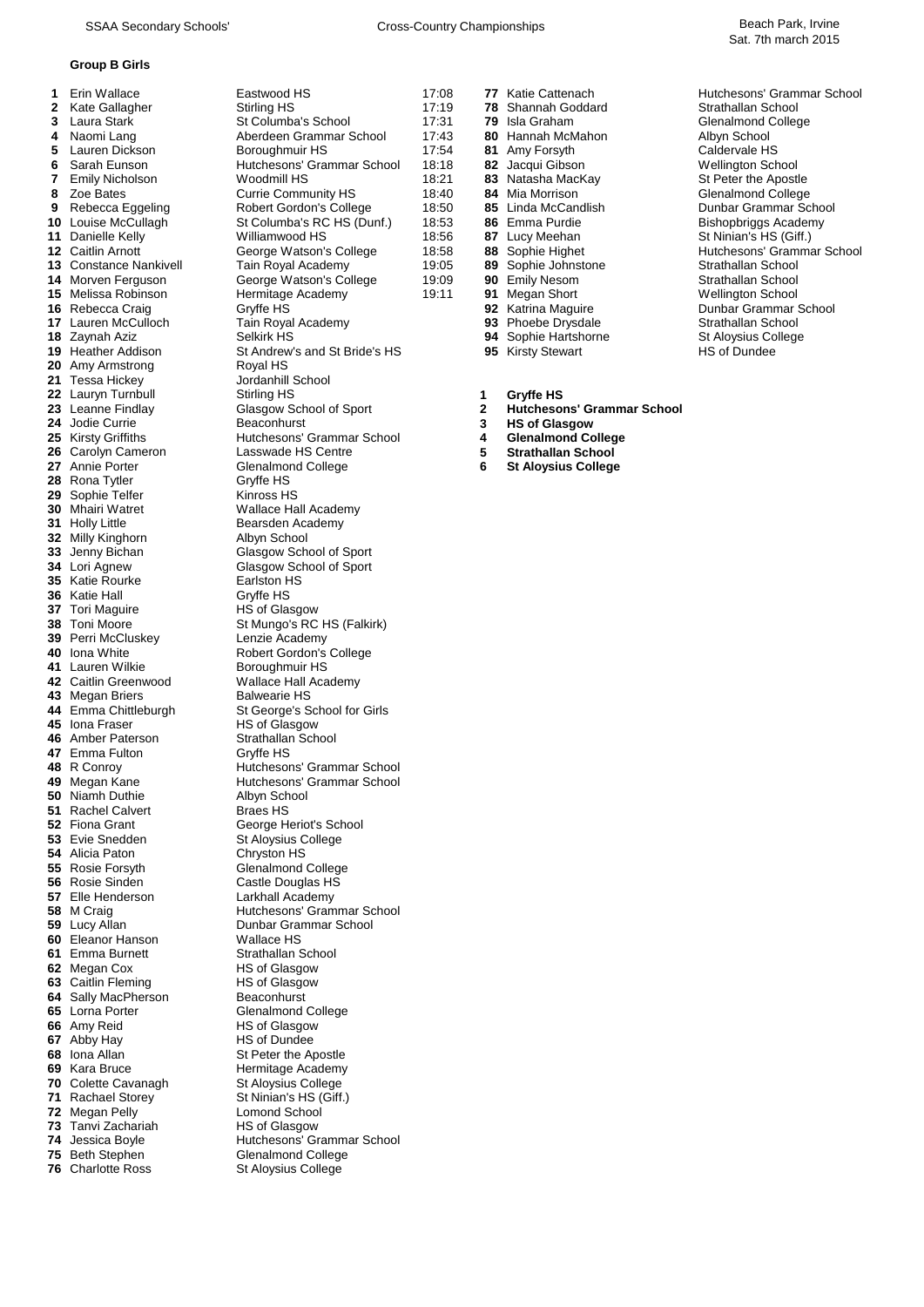#### **Group B Boys**

 George Rees St Leonards School **6**<br>**6** Fraser Stirling **81** Girvan Academy Gavin Smith **14** Tyler White Tyler White **Cause Anne HS**<br>**15** Michael Swinton **Contract Portobello HS**  Max Milarvie **1988 10** Jordanhill School 21 Keir Morton Adam McIntosh<br>**25** Martin Lynas Mathew Reilly **27** Charlie Milarvie **St Ninian's HS (Giff.)** School **27** Charlie Milarvie Lewis Priest Ewan Rae **1988** Jordanhill School<br>**30** Jamie Eatock **1988** St Columba's School Jamie Eatock St Columba's School<br>
Joseph Lowrie St Ninian's HS (Giff.) Joseph Lowrie St Ninian's HS (Giff.) Vincent Jozytis Beaconhurst<br> **33** Andrew Moreland Jordanhill School Andrew Moreland<br>**34** Alex Geddes Alex Geddes **Millburn Academy**<br>**35** Tim Groves **Robert Gordon's Community**  Tim Groves Robert Gordon's College<br> **36** Kalil Shahid St Aloysius College Kalil Shahid St Aloysius College<br>
Jake Scott Castlehead HS Jake Scott **Castlehead HS**<br> **38** James Adam **Cueen Anne HS**  James Adam<br>**39** David Allen David Allen Williamwood HS<br>**40** Anthony Addison George Watson's 41 Matthew Tonner St John's RC HS Nicholas Boyle St Ninian's HS (Giff.) Gareth Marchon Williamwood HS<br>**44** Brian Aird **March Clydebank HS**  Brian Aird **Clydebank HS**<br>**45** Robbie Smith **Clube Bearsden Academy**  Robbie Smith **Bearsden Academy**<br>**46** Adam Brady **Bearst Accord Academy** Jordanhill School Adam Brady **1988** Jordanhill School<br>
Lewis Tracey **1988** Trinity HS (Ham.) Lewis Tracey **Trinity HS** (Ham.) Sammy Hearl St Columba's HS (Gour.)<br>**49** Tommy Roulson Albyn School 49 Tommy Roulson Robert Ponton **1988** Wallace Hall Academy<br>**51** Andrew McNair **Woodmill HS**  Andrew McNair<br>**52** Fraser Paterson Fraser Paterson **Dumfries Academy**<br> **53** Lewis Rome **Constant Constructs** Greenwood Academy Francis Gill **St Aloysius College**<br>**55** N Anderson **St Alternative Hutchesons' Gramm**  N Anderson **Hutchesons' Grammar School**<br> **56** Andrew Smith Strathellan School Fraser Robertson **Strathallan School**<br>**58** Nathan Clark **Strathallan School**<br>Girvan Academy Nathan Clark Girvan Academy<br>**59** Simon Fraser **Girls** Jordanhill School Simon Fraser E Carr **Figure 10 E Carr Figure 10 Hutchesons' Grammar School 61 Cameron Kemp**  Cameron Kemp<br>**62** Roman Burke Roman Burke **Comman Burke Burke Burke Dunbar Grammar School**<br> **622 St Aloysius College**  Joshua O'Hare St Aloysius College<br> **64** Tom Nichol **State Burney Prestwick Academy**  Tom Nichol **Prestwick Academy**<br>**65** Joe Barton **Property Academy** Hermitage Academy Joe Barton **1986** Hermitage Academy<br> **66** Nathan Welsh Hutchesons' Gramma Antony Buchanan **George Watson's College**<br> **68** James Ackland **George Heriot's School**  James Ackland **George Heriot's School**<br> **69** Ruari Henderson **Mallace HS**  Ruari Henderson<br>**70** Brandyn Milne Daniel Smith<br>**72** Josh Bicknell Josh Bicknell **Hutchesons' Grammar School**<br>**73** Tom Clark **Hutch** Strathallan School Johnny Boyd Strathallan School Lewis Fraser **Dumfries Academy** 

| 76 Jordan Robbins |
|-------------------|
|-------------------|

1 Tristan Rees St Leonards School 19:22 77 Thomas Fegan St Aloysius College 2 Connor O'Riordan **19:25 2 Connor O'Riordan** Aberdeen Grammar School 19:25 **78** James Duffy **Trinity HS (Ham.)**<br>2 Sam McNair Castlehead HS 19:25 **79** Anthony Reilly St Ninian's HS (G Sam McNair **Castlehead HS** 19:25 **79** Anthony Reilly St Ninian's HS (Giff.)<br>19:26 **80** Ben Bicknell Structure Currenors Gramma Freddie Carcas **George Heriot's School** 19:26 **80** Ben Bicknell **19:26 80** Ben Bicknell Hutchesons' Grammar School **5** George Rees St Leonards School 19:27 **81** Jamie Dalzell **Bullet Butchesons' Grammar School**  Fraser Stirling **6 Community Community Community Community Community Community Community Community Community Community James Dunbar Grammar School <b>7** James Donald Baldragon Academy 19:48 **83** Keir Morton **Community Co**  James Donald **818** Baldragon Academy 19:48 **83** Keir Morton **8** Jamie Mackinnon Dumfries Academy 19:57 **84** Alessandro Schenini 8 Jamie Mackinnon Jordanhill School 19:57 **84** Alessandro Schenini Hutchesons' Grammar School Conor Thomson Gleniffer HS 20:07 **85** Paul Dunn Lomond School Oliver Watson Sweeney Milliamwood HS 20:15 **86** Jack Gidney **Acking the Struck Academy**<br>**11** Gregor Malcolm Beaconhurst 20:15 **87** Euan McKnight Albyn School Gregor Malcolm <sup>1</sup> Beaconhurst 20:15 **87** Euan McKnight Albyn School<br>**12** Josh Hendry St Columba's School 20:21 **88** Morgan Allan 12 Josh Hendry Williamwood HS Josh Hendry St Columba's School 20:21 **88** Morgan Allan Williamwood HS Michael Swinton Portobello HS 20:34 **1 Jordanhill School** Aiden Comeford Williamwood HS 20:41 **2 Williamwood HS 17 St Ninian's HS (Giff.)** Millburn Academy James Geddes Millburn Academy 20:47 **4 St Aloysius College** Andrew Merry Grove Academy 20:51 **5 Dunbar Grammar School** Keir Morton **20:57** St Aloysius College **20:57 7** Strathallan School<br>**22** Cameron Steven **22** Cameron Steven **B** Dumfries Academy Cameron Steven Dunbar Grammar School **8 Dumfries Academy** Lanark Grammar School<br>Arbroath HS St Andrew's and St Bride's HS Jordanhill School **George Watson's College Greenwood Academy Strathallan School**  Nathan Welsh Hutchesons' Grammar School *St Aloysius College*<br>Jordanhill School *<u>Strathallan School</u>* 

**76** Jordan Robbins Dunbar Grammar School

| 19:22<br>19:25<br>19:25<br>19:26<br>19:27<br>19:45<br>19:48<br>19:57<br>20:07<br>20:15<br>20:15<br>20:21<br>20:30<br>20:32<br>20:34<br>20:41<br>20:43<br>20:47<br>20:51<br>20:57<br>20:57 | 77<br>78<br>79<br>80<br>81<br>82<br>83<br>84<br>85<br>86<br>87<br>88<br>1<br>$\overline{2}$<br>3<br>4<br>5<br>6<br>7<br>8 | Thomas Fegan<br>James Duffy<br>Anthony Reilly<br><b>Ben Bicknell</b><br>Jamie Dalzell<br>Rory McIntyre<br>Keir Morton<br>Alessandro Sch<br>Paul Dunn<br><b>Jack Gidney</b><br>Euan McKnight<br>Morgan Allan<br>Jordanhill Sch<br>Williamwood H<br><b>St Ninian's HS</b><br><b>St Aloysius Co</b><br><b>Dunbar Gramm</b><br><b>Hutchesons' G</b><br><b>Strathallan Sch</b><br><b>Dumfries Acad</b> |
|-------------------------------------------------------------------------------------------------------------------------------------------------------------------------------------------|---------------------------------------------------------------------------------------------------------------------------|---------------------------------------------------------------------------------------------------------------------------------------------------------------------------------------------------------------------------------------------------------------------------------------------------------------------------------------------------------------------------------------------------|
|                                                                                                                                                                                           |                                                                                                                           |                                                                                                                                                                                                                                                                                                                                                                                                   |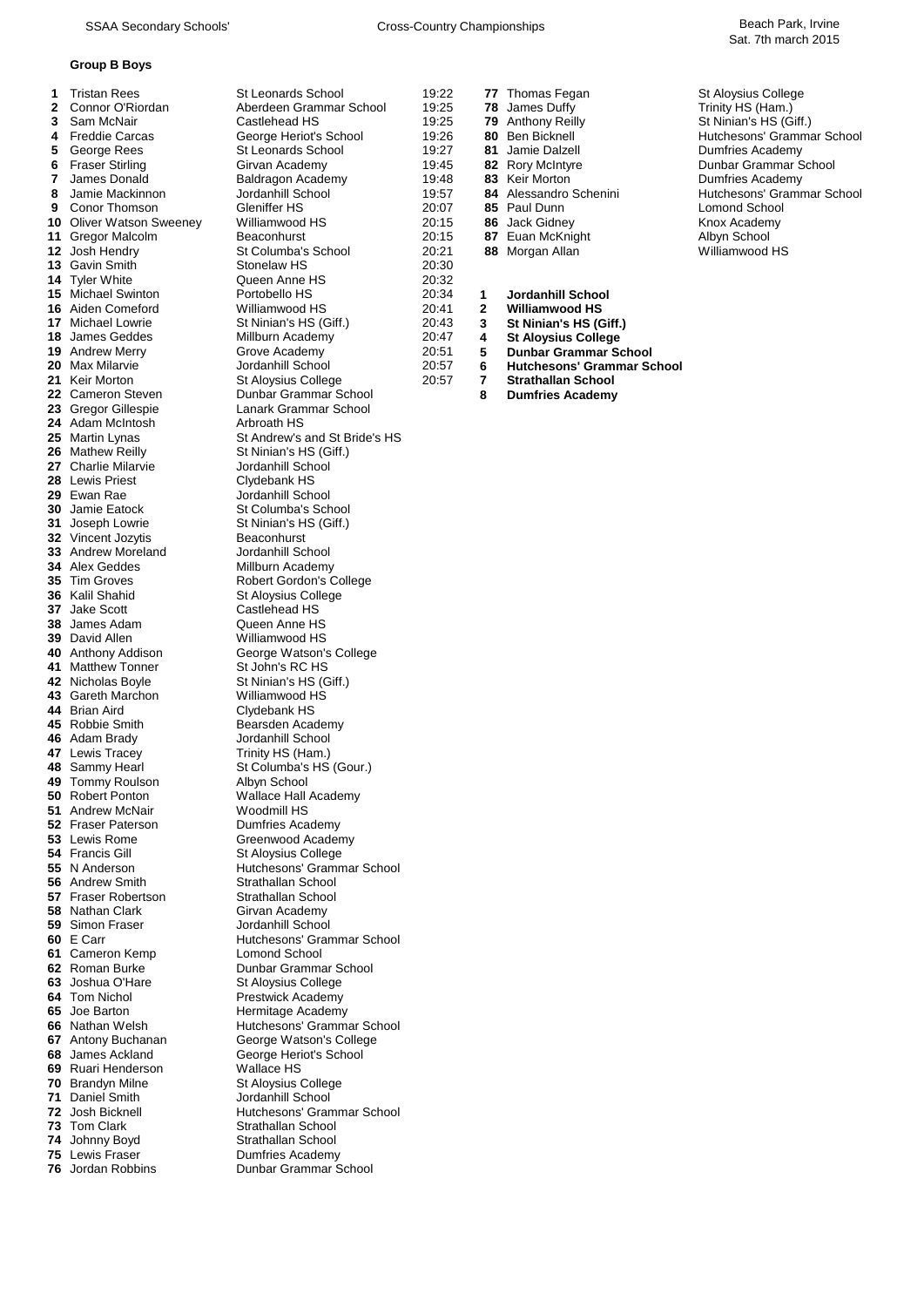## **Group A Girls**

| 1  | Annabel Simpson              | Kilgraston School                | 17:57 | 1            | <b>Robert Gordon's College</b>    |
|----|------------------------------|----------------------------------|-------|--------------|-----------------------------------|
| 2  | Mary Macintosh               | Nairn Academy                    | 18:17 | $\mathbf{2}$ | <b>Strathallan School</b>         |
| 3  | Ailsa Cruickshanks           | Waid Academy                     | 18:46 | 3            | <b>Hutchesons' Grammar School</b> |
| 4  | Eilidh Smyth                 | Madras College                   | 19:10 | 4            | <b>Dunbar Grammar School</b>      |
| 5  | Katie Turnbull               | Hutchesons' Grammar School       | 19:28 | 5            | <b>HS of Glasgow</b>              |
| 6  | <b>Hannah Cameron</b>        | Lasswade HS Centre               | 19:52 |              |                                   |
| 7  | Lise Theron                  | <b>Robert Gordon's College</b>   | 20:12 |              |                                   |
| 8  | Abbigail McInnes             | Glasgow School of Sport          | 20:14 |              |                                   |
| 9  | <b>Bethan McGregor</b>       | Knox Academy                     | 20:17 |              |                                   |
| 10 | Emma Hunter                  | <b>Uddingston Grammar School</b> | 20:24 |              |                                   |
|    | 11 Rachel Watson             | Knox Academy                     | 20:26 |              |                                   |
|    | 12 Lucy Mcleod               | Aberdeen Grammar School          | 20:29 |              |                                   |
|    | 13 Niamh Shaw                | Peebles HS                       |       |              |                                   |
|    | <b>14</b> Aurelie Thompson   | Strathallan School               |       |              |                                   |
|    | <b>15</b> Alix Wrighton      | Robert Gordon's College          |       |              |                                   |
|    | 16 Morna Holmes              | <b>Robert Gordon's College</b>   |       |              |                                   |
|    | 17 Amy Fraser                | Robert Gordon's College          |       |              |                                   |
|    | 18 Emily Cosser              | Kemany Academy                   |       |              |                                   |
|    | <b>19</b> Victoria Robertson | Lenzie Academy                   |       |              |                                   |
|    | 20 Emily Wilson-Beales       | Dunbar Grammar School            |       |              |                                   |
| 21 | Megan Bramwell               | Albyn School                     |       |              |                                   |
|    | 22 Jess Woodcock             | Strathallan School               |       |              |                                   |
|    | 23 Georgia Callander         | <b>HS of Glasgow</b>             |       |              |                                   |
|    | 24 Eilidh Cook               | Hutchesons' Grammar School       |       |              |                                   |
|    | 25 Freya Ireland             | Strathallan School               |       |              |                                   |
| 26 | Danielle Watt                | Strathallan School               |       |              |                                   |
|    | 27 Lucy Dickie               | Hutchesons' Grammar School       |       |              |                                   |
| 28 | <b>Emily Crozier</b>         | HS of Glasgow                    |       |              |                                   |
|    | 29 Jodie Fraser              | HS of Glasgow                    |       |              |                                   |
|    | 30 Ailsa Maguire             | Dunbar Grammar School            |       |              |                                   |
|    | <b>31</b> Pheobe Thackray    | Dunbar Grammar School            |       |              |                                   |
|    | 32 Emily Moore               | Strathallan School               |       |              |                                   |
|    | 33 Kaleena Hanvidge          | Dunbar Grammar School            |       |              |                                   |
|    | 34 Lisa Rennie               | Ayr Academy                      |       |              |                                   |
|    | 35 Giovanna Giambastiani     | <b>HS of Glasgow</b>             |       |              |                                   |
|    | 36 Emily Farguhar            | <b>HS of Glasgow</b>             |       |              |                                   |
|    | 37 Robyn Wauchope            | Strathallan School               |       |              |                                   |
|    | <b>38</b> Sophie Crawford    | Hutchesons' Grammar School       |       |              |                                   |

- **1** Robert Gordon's College<br>7. 2: Strathallan School
	-
	-
- -